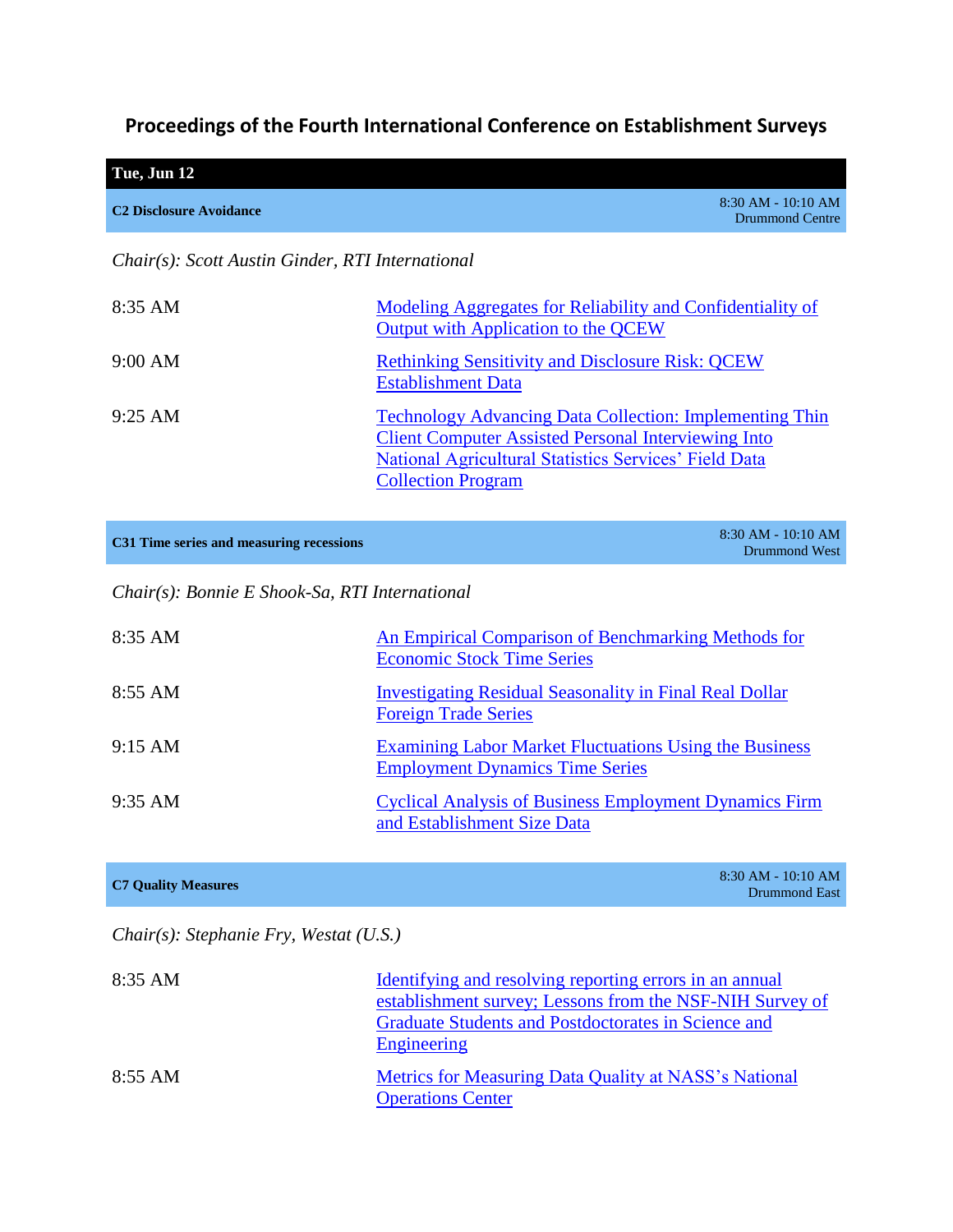| $9:15 \text{ AM}$ | Evaluation of Using CVs as a Publication Standard               |
|-------------------|-----------------------------------------------------------------|
| $9:35 \text{ AM}$ | Can the distribution of long term care resident characteristics |
|                   | be estimated with establishment-level information?              |

| <b>INV1 Large-scale Harmonisation of</b><br><b>Survey Programs</b> | $8:30$ AM - $10:10$ AM<br><b>Ballroom West</b>                                                                                                           |
|--------------------------------------------------------------------|----------------------------------------------------------------------------------------------------------------------------------------------------------|
| Organizer(s): François Brisebois, Statistics Canada                |                                                                                                                                                          |
| Chair(s): Anne Sigda Russell, U.S. Census Bureau                   |                                                                                                                                                          |
| $8:35$ AM                                                          | The new French System of Production of Structural Business<br><b>Statistics</b>                                                                          |
| 9:00 AM                                                            | Methodological Challenges in the Development of Statistics<br><b>Canada New Integrated Business Statistics Program</b>                                   |
| $9:25 \text{ AM}$                                                  | Harmonisation of practices for infra-annual macroeconomic<br>statistics at Eurostat: a rationalised approach based on tools,<br>guidelines and handbooks |

*Discussant(s): Eden Brinkley, Australian Bureau of Statistics*

| <b>INV2</b> Insights into the response process<br>model and measurement error for<br>establishment surveys | $8:30$ AM - $10:10$ AM<br><b>Ballroom East</b>                                                                             |
|------------------------------------------------------------------------------------------------------------|----------------------------------------------------------------------------------------------------------------------------|
| Organizer(s): Danna Lee Moore, Associate Director, SESRC WSU                                               |                                                                                                                            |
| Chair(s): Danna Lee Moore, Associate Director, SESRC WSU                                                   |                                                                                                                            |
| $8:35$ AM                                                                                                  | <b>Establishment Survey Response Process and Measurement</b><br>Error: How and Why Are They Connected?                     |
| 9:00 AM                                                                                                    | Social Network Analysis as a Tool for Assessing Respondent<br><b>Burden and Measurement Error in Establishment Surveys</b> |
| $9:25 \text{ AM}$                                                                                          | Not Willing, Not Able: Causes of Measurement Error in<br><b>Business Surveys</b>                                           |

*Discussant(s): Joseph Parsons, National Agricultural Statistics Service, US Department of Agriculture*

| <b>TC1 The Synthetic Longitudinal Business</b><br>Database: Construction, Validation, | 8:30 AM - 10:10 AM |
|---------------------------------------------------------------------------------------|--------------------|
| <b>Applications and Access</b>                                                        | Salon 6/7          |

*Organizer(s): Javier Miranda, US Census Bureau*

*Chair(s): Jerry P Reiter, Duke University*

8:35 AM [Towards Unrestricted Public Use Business Microdata:](http://www.amstat.org/meetings/ices/2012/AbstractDetails.cfm?AbstractID=301817)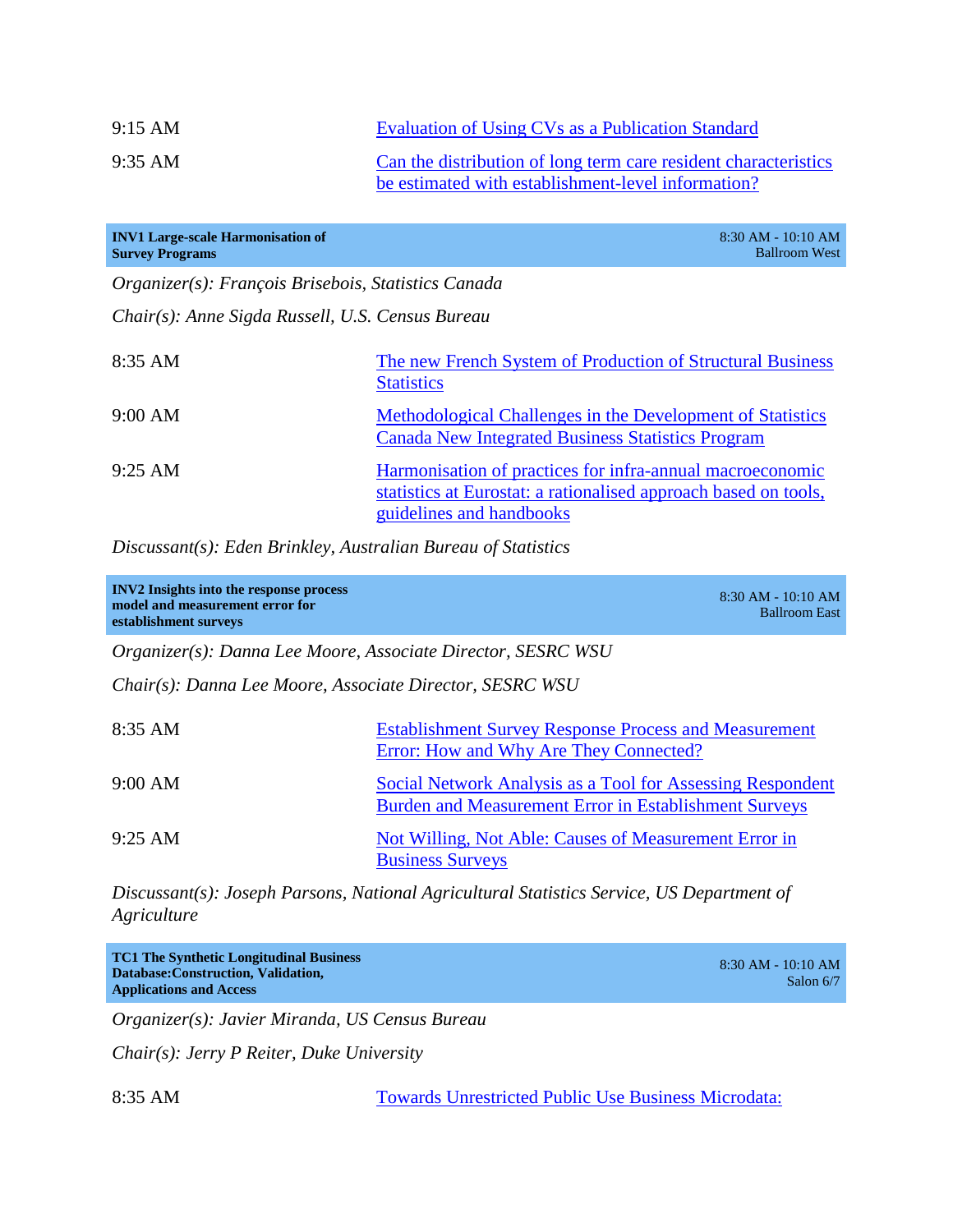|                   | <b>Construction of The Synthetic Longitudinal Business</b><br>Database                                                                |
|-------------------|---------------------------------------------------------------------------------------------------------------------------------------|
| 9:00 AM           | The contribution of labor reallocation to aggregate<br>productivity growth: a synthetic data approach for the United<br><b>States</b> |
| $9:25 \text{ AM}$ | <b>Towards Unrestricted Public Use Business Microdata: The</b><br>Synthetic Longitudinal Business Database. Access Protocols.         |

*Discussant(s): Jorg Drechsler, Institute for Employment Research (IAB)*

| C <sub>14</sub> Integration and Redesign of Health | $10:40$ AM - 12:20 PM |
|----------------------------------------------------|-----------------------|
| <b>Care Surveys</b>                                | Drummond Centre       |

*Chair(s): Clarice Brown, National Center for Health Statistics (U.S.)*

| $10:45 \text{ AM}$ | The Integrated Survey Design of the MEPS Insurance<br><b>Component (MEPS-IC) Establishment Survey</b> |
|--------------------|-------------------------------------------------------------------------------------------------------|
| $11:05$ AM         | Designing the National Hospital Care Survey                                                           |
| $11:25 \text{ AM}$ | <b>Redesigning National Surveys of Long-Term Care Providers</b>                                       |
| $11:45$ AM         | The development of methodologies to better get information<br>from health services in Brazil          |

| C <sub>21</sub> Editing and Imputation | $10:40$ AM - 12:20 PM |
|----------------------------------------|-----------------------|
|                                        | <b>Drummond East</b>  |

### *Chair(s): Elizabeth Copello, RTI International*

| $10:45 \text{ AM}$ | Automatic editing of tick-box data in business collections                                                       |
|--------------------|------------------------------------------------------------------------------------------------------------------|
| $11:05 \text{ AM}$ | <b>Survey Process Control with Significance Editing:</b><br>Foundations, Perspectives, and Plans for Development |
| $11:25 \text{ AM}$ | <b>Assessing the Validity of an Imputation Method Using Data</b><br>from Comparable External Sources             |
| $11:45 \text{ AM}$ | Improving the Quality of the DAWN Data through<br>Imputation                                                     |

# **C4 Weighting and Variance Estimation** 10:40 AM - 12:20 PM

Drummond West

*Chair(s): Fritz Scheuren, NORC at the University of Chicago*

10:45 AM Innovative Estimation Strategies for the U.S. Green Goods [and Services Survey](http://www.amstat.org/meetings/ices/2012/papers/302126.pdf)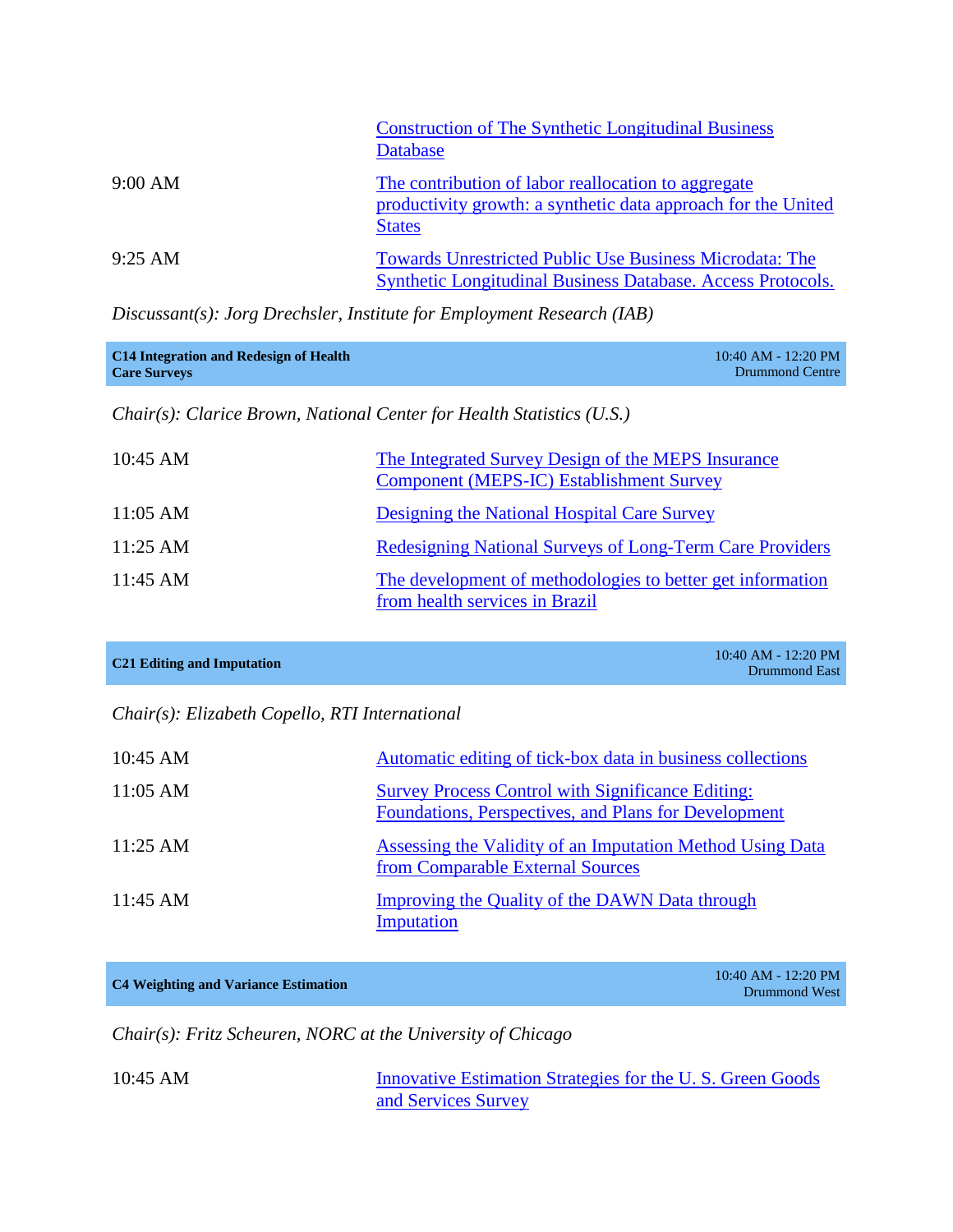| $11:05$ AM         | Investigating estimation methods under a reduced sample size<br>- Application to the survey of capital expenditure             |
|--------------------|--------------------------------------------------------------------------------------------------------------------------------|
| $11:25 \text{ AM}$ | <b>Evaluation of Changes in Generalized Variance Function</b><br><b>Estimators Following Revision of Publication Structure</b> |
| $11:45 \text{ AM}$ | Sample Design and Multi-Method Sample Allocation                                                                               |

| <b>INV3 Managing the Balance Among Cost,</b>   | $10:40$ AM - 12:20 PM |
|------------------------------------------------|-----------------------|
| <b>Ouality and Risk in the Design and</b>      | Ballroom West         |
| <b>Implementation of Establishment Surveys</b> |                       |

*Organizer(s): John Eltinge, Bureau of Labor Statistics*

*Chair(s): Ron S Jarmin, US Census Bureau*

| 10:45 AM           | Collection and Evaluation of Information on Cost, Quality<br>and Risk Factors in Establishment Surveys         |
|--------------------|----------------------------------------------------------------------------------------------------------------|
| $11:05$ AM         | Data Quality Assurance - Quality Gates Framework for<br><b>Statistical Risk Management</b>                     |
| $11:25 \text{ AM}$ | <b>Embedded Experiment for Non-Response Follow-Up</b><br><b>Methods of Electronic Questionnaire Collection</b> |
| $11:45 \text{ AM}$ | <b>Microsimulation of a Government Survey</b>                                                                  |

*Discussant(s): Steven Klement, U.S. Census Bureau*

| <b>INV4 Melting Pot of Solutions: Using</b><br><b>Collaborative Work to Improve</b><br><b>Establishment Surveys</b> | 10:40 AM - 12:20 PM<br>Salon $6/7$ |
|---------------------------------------------------------------------------------------------------------------------|------------------------------------|
|---------------------------------------------------------------------------------------------------------------------|------------------------------------|

*Organizer(s): Darcy Miller, USDA, National Agricultural Statistics Service*

*Chair(s): Denise Abreu, National Agricultural Statistics Service*

| 10:45 AM           | A model-based approach to forecasting corn and soybean<br>yields                                                        |
|--------------------|-------------------------------------------------------------------------------------------------------------------------|
| 11:10 AM           | Investigating Adjustment Methodologies for the Census of<br>Agriculture                                                 |
| $11:35 \text{ AM}$ | <b>Imputation in High Dimensional Economic Data as Applied</b><br>to the Agricultural Resource Management Survey (ARMS) |

*Discussant(s): Partha S. Lahiri, University of Maryland*

| IOL2/3 IOL2/3: GREG Calibration and | $10:40$ AM - 12:20 PM |
|-------------------------------------|-----------------------|
| <b>Nonresponse Adjustment</b>       | <b>Ballroom East</b>  |

*Chair(s): Frank Potter, Mathematica Policy Research, Inc.*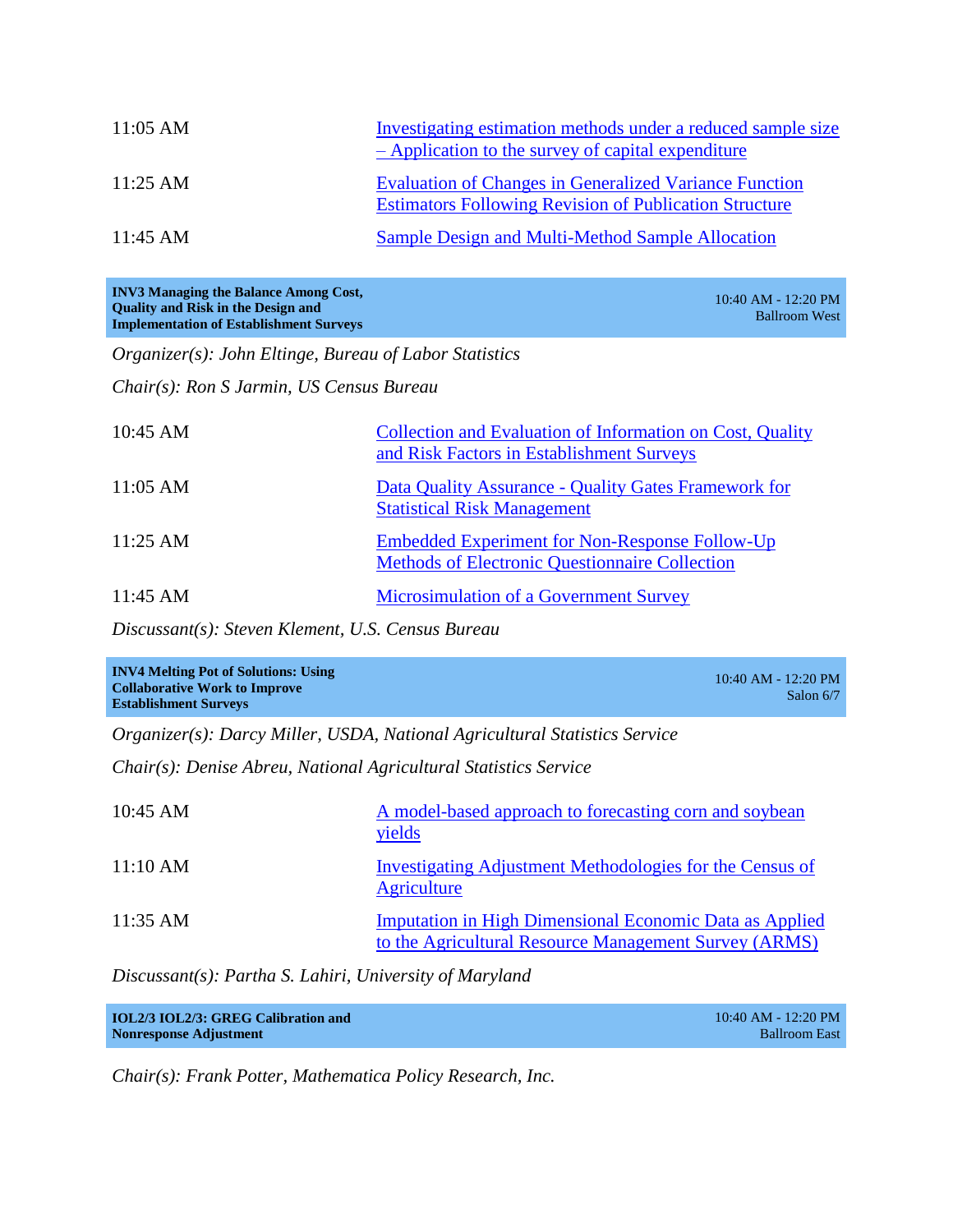| $10:45 \text{ AM}$ | An Introduction to Calibration Weighting for Establishment<br><b>Surveys</b> |
|--------------------|------------------------------------------------------------------------------|
| $11:35 \text{ AM}$ | <b>Balanced Response and Nonresponse Weighting Adjustments</b>               |

| <b>C18 Questionnaire Design and Testing</b> | $1:40$ PM - 3:20 PM |
|---------------------------------------------|---------------------|
|                                             | Drummond West       |

*Chair(s): Paul Beatty, National Center for Health Statistics (U.S.)*

|                   | WITHDRAWN - Continuous Improvement of the<br><b>Commodity Flow Survey</b>                                             |
|-------------------|-----------------------------------------------------------------------------------------------------------------------|
| $1:45$ PM         | Early Stage Scoping in Establishment Surveys: Bridging the<br><b>Gap between Survey Concepts and Survey Questions</b> |
| $2:10 \text{ PM}$ | Usability testing and evaluation of questionnaire re-design<br>work                                                   |
| $2:35$ PM         | Using an Action-Research Model to Develop a Grid on a<br><b>Self-Administered Questionnaire</b>                       |

| $1:40$ PM - 3:20 PM<br>Drummond East |
|--------------------------------------|
|                                      |

*Chair(s): Kenneth Pick, U.S. Energy Information Administration*

| 1:45 PM   | Efficient use of administrative data in the production of<br>economic statistics in Finland                                                             |
|-----------|---------------------------------------------------------------------------------------------------------------------------------------------------------|
| $2:05$ PM | A risk of using administrative data for statistical purposes $-a$<br>case study in the Swedish survey Newly Started Enterprises                         |
| $2:25$ PM | Integration of a State specific sampling database with the<br>NASS List Sampling Frame: a Case Study of the California<br><b>Fruit Acreage Database</b> |
| $2:45$ PM | Three Pillars for a New Statistical System on<br>Enterprises: Business Register, Thematic Surveys and<br><b>Business Census 2011</b>                    |

**INV5 Making Economic Indicator Statistics More Useful With Data Dissemination and Visualization Software**

1:40 PM - 3:20 PM Salon 6/7

*Organizer(s): Mark Edward Wallace, United States Census Bureau*

*Chair(s): Wendy Martinez, U.S. Bureau of Labor Statistics*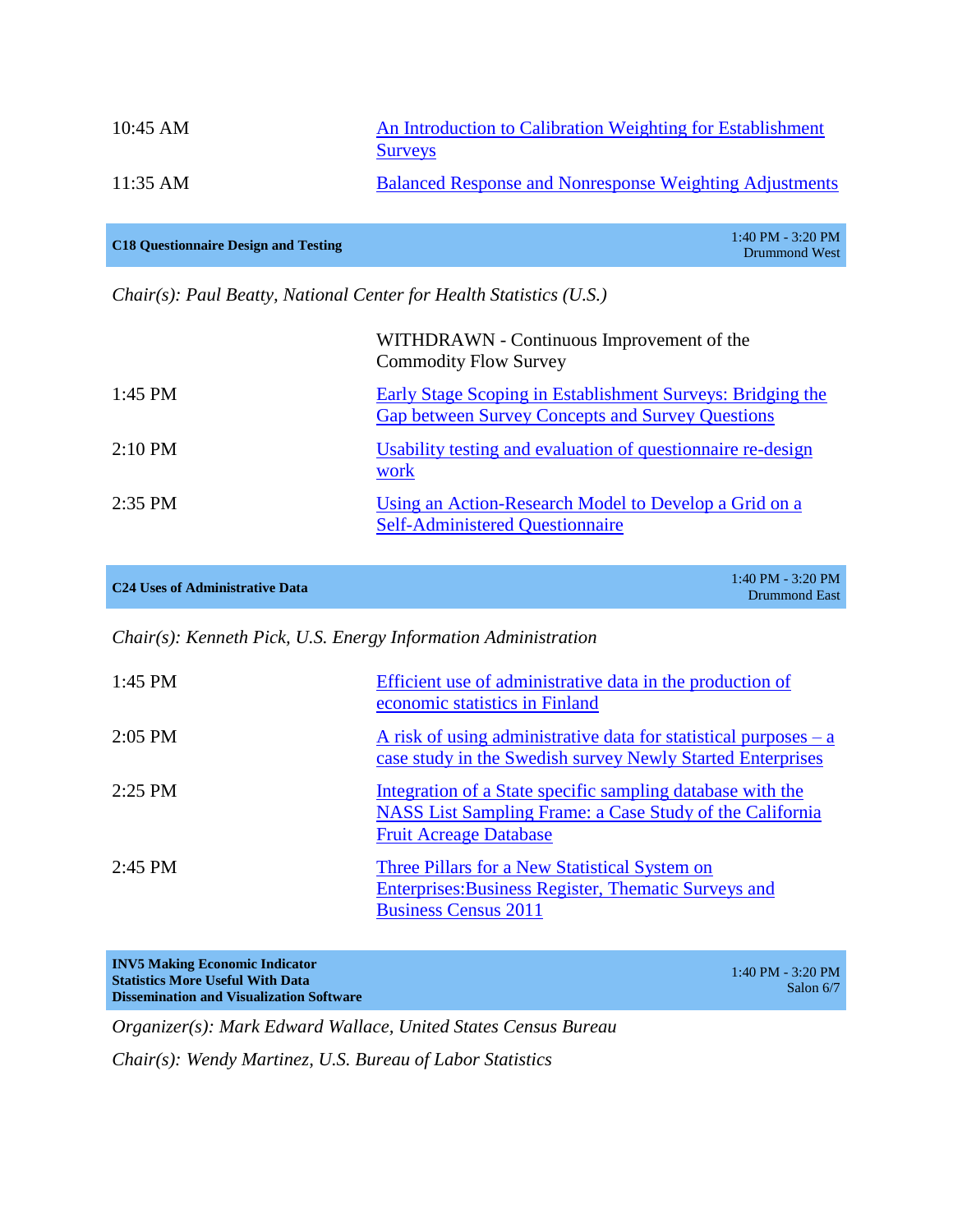| 1:45 PM           | Improved Access to U.S. Economic Indicators:<br><b>Implementation, Outreach, and Future Development</b>                                      |
|-------------------|----------------------------------------------------------------------------------------------------------------------------------------------|
| $2:10 \text{ PM}$ | <b>Wikiprogress by OECD</b>                                                                                                                  |
| $2:35$ PM         | Using Data Visualizations to Improve Presentation and<br>Marketing of the North American Transportation Statistics<br><b>Online Database</b> |

*Discussant(s): Patrick Hinderdael, International Monetary Fund*

| <b>INV6</b> Use of nonparametric regression<br>analysis methods with establishment<br>survey data | $1:40$ PM - 3:20 PM<br><b>Ballroom East</b> |
|---------------------------------------------------------------------------------------------------|---------------------------------------------|
|                                                                                                   |                                             |

*Organizer(s): Michail Sverchkov, Bureau of Labor Statistics*

*Chair(s): John Eltinge, Bureau of Labor Statistics*

| $1:45$ PM         | <b>Identifying Factors Affecting Nonresponse Rates of Complex</b><br><b>Surveys</b>                                                             |
|-------------------|-------------------------------------------------------------------------------------------------------------------------------------------------|
| $2:10 \text{ PM}$ | <b>Small Area Estimation using Generalized Kernel Regression</b>                                                                                |
| $2:35$ PM         | On X-11 Seasonal Adjustment and Estimation of its MSE:<br><b>Application to Current Employment Statistics (CES)</b><br><b>Employment Series</b> |

*Discussant(s): Alan H. Dorfman, U.S. Bureau of Labor Statistics*

| <b>IOL5 IOL5: Response Burden</b> | $1:40$ PM - 3:20 PM<br><b>Ballroom West</b> |
|-----------------------------------|---------------------------------------------|
|                                   |                                             |

*Chair(s): Lauren Harris-Kojetin, CDC*

| $1:45$ PM | <b>Non-response Reduction Techniques in Establishment</b><br><b>Surveys: Introductory Overview Lecture</b> |
|-----------|------------------------------------------------------------------------------------------------------------|
| $2:25$ PM | <b>Response Burden: Introductory Overview Lecture</b>                                                      |

| <b>TC2 Introduction to Deaths in Custody</b> | $1:40$ PM - 3:20 PM |
|----------------------------------------------|---------------------|
| <b>Reporting Program</b>                     | Drummond Centre     |
|                                              |                     |

*Organizer(s): Christopher S. Ellis, RTI International*

*Chair(s): Christopher S. Ellis, RTI International*

| $1:45$ PM | Are You In or Out? Managing a Dynamic Frame of Jails and<br>Contacts                          |
|-----------|-----------------------------------------------------------------------------------------------|
| $2:05$ PM | Sorry to Bother You Again: Ensuring High Response Rates<br>while Minimizing Respondent Burden |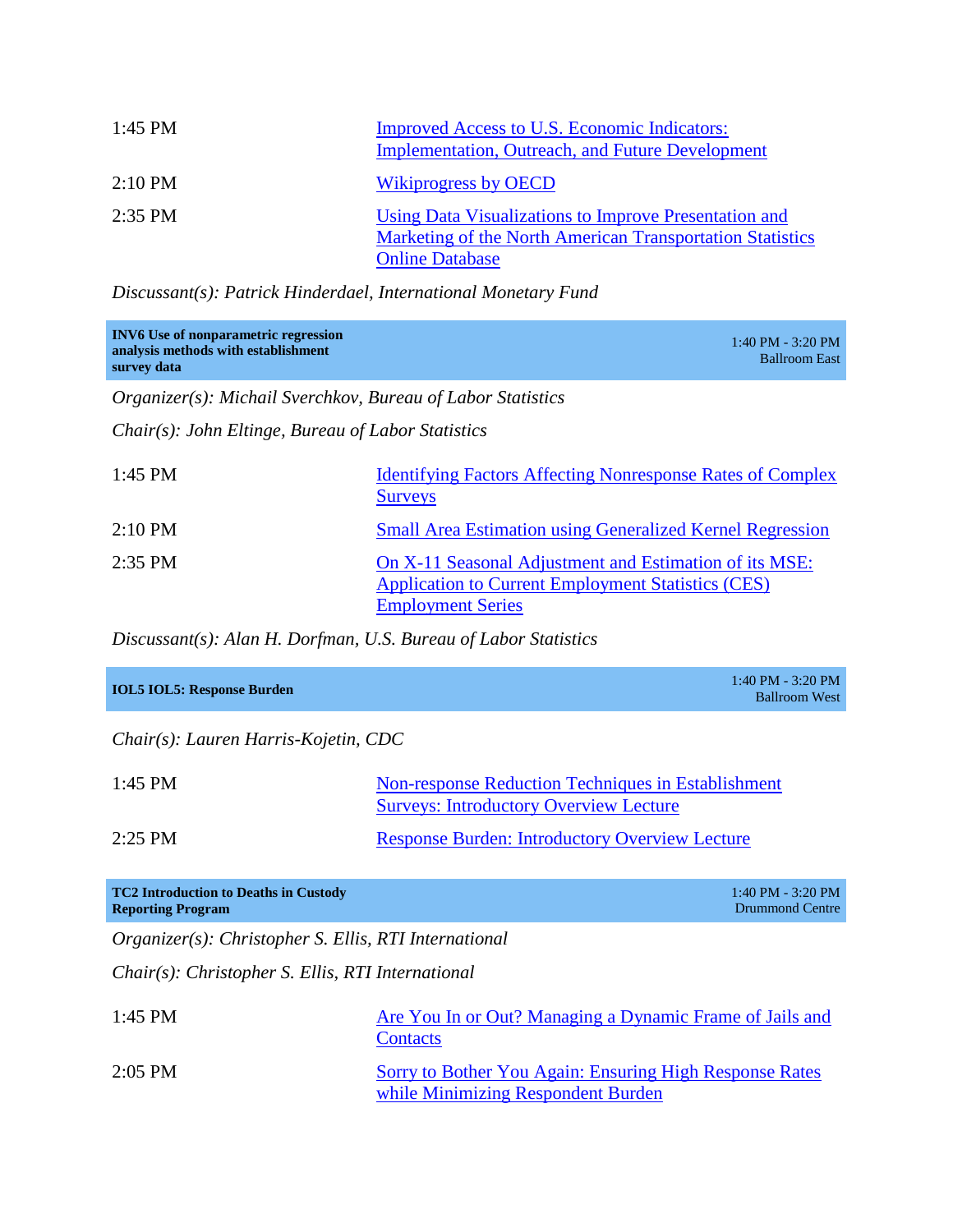| $2:25$ PM | Have It Your Way: Managing Data and Business Preferences<br>in a Multimode Collection                |
|-----------|------------------------------------------------------------------------------------------------------|
| $2:45$ PM | The Price of Perfection: Analyzing the Cost & Benefits of<br><b>Extensive Data Quality Follow-up</b> |

|                              | $3:50$ PM - 5:30 PM |
|------------------------------|---------------------|
| <b>C1 Business Registers</b> | Salon $6/7$         |

#### *Chair(s): Kristin Stettler, U.S. Census Bureau*

| $3:55$ PM | <b>Evaluating a Sampling Frame of Private Security Firms</b>                                                                  |
|-----------|-------------------------------------------------------------------------------------------------------------------------------|
| $4:15$ PM | Evaluating frame coverage for an establishment survey                                                                         |
| $4:35$ PM | WITHDRAWN - Private Schools in America: An Overview<br>of the Private School Universe Survey Frame Creation and<br>Processing |
| $4:55$ PM | Eligibility status in Business Surveys – How to get the<br>information and how to use it                                      |

| <b>C23 Macro-editing and Detecting Outliers</b> | $3:50$ PM - 5:30 PM<br><b>Drummond Centre</b> |
|-------------------------------------------------|-----------------------------------------------|
|                                                 |                                               |

*Chair(s): Dhuly Chowdhury, RTI*

| $3:55$ PM | Model Based Macro-Editing Approach to State and Area<br><b>Estimates from the Current Employment Statistics Survey</b> |
|-----------|------------------------------------------------------------------------------------------------------------------------|
| $4:15$ PM | A Comparison of Hierarchical and Hidiroglou-Berthelot<br>Macro-edits                                                   |
| $4:35$ PM | Evaluation of Macro Editing Techniques for the Quarterly<br><b>Financial Report</b>                                    |
| $4:55$ PM | Study of Treatment of Influential Values in a Monthly Retail<br><b>Trade Survey</b>                                    |

**INV7 Integrated systems and architectures for production of economic statistics**

3:50 PM - 5:30 PM Ballroom West

*Organizer(s): Boris Lorenc, Statistics Sweden*

*Chair(s): Boris Lorenc, Statistics Sweden*

3:55 PM [Implementing an integrated program of economic statistics -](http://www.amstat.org/meetings/ices/2012/papers/302206.pdf) [An ABS perspective](http://www.amstat.org/meetings/ices/2012/papers/302206.pdf)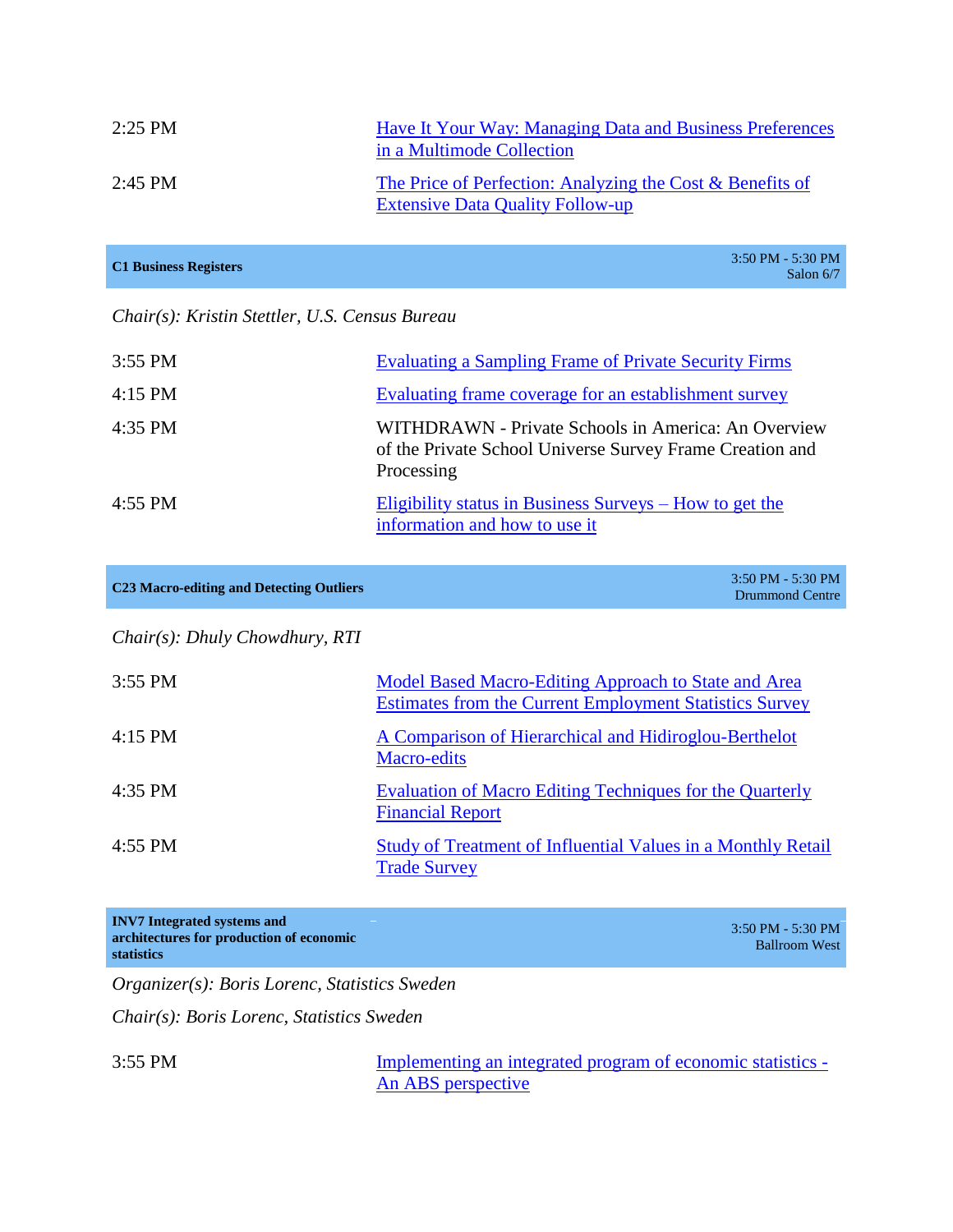| $4:20$ PM | The Integrated Business Statistics Program: An Overview                   |
|-----------|---------------------------------------------------------------------------|
| 4:45 PM   | Redesign of the Chain of Economic Statistics in the<br><b>Netherlands</b> |

*Discussant(s): Anders Holmberg, Statistics Sweden*

| <b>INV8 Disclosure Limitation Methods for</b><br><b>Tabular Data</b> | $3:50$ PM - $5:30$ PM<br>Drummond West                                                                               |
|----------------------------------------------------------------------|----------------------------------------------------------------------------------------------------------------------|
| <i>Organizer(s): Daniell Toth, Bureau of Labor Statistics</i>        |                                                                                                                      |
| Chair(s): Steven Cohen, National Science Foundation                  |                                                                                                                      |
| $3:55$ PM                                                            | Public use business establishment microdata: Protecting<br>confidentiality and providing utility with synthetic data |
| $4:20$ PM                                                            | <b>Trend and BED Statistics Using Synthetic and Multiplicative</b><br><b>Noise Models for Disclosure Limitation</b>  |
| $4:45$ PM                                                            | Disclosure Limitation for the Quarterly Census of<br><b>Employment and Wages</b>                                     |

*Discussant(s): Lawrence Cox, National Institute of Statistical Sciences (NISS)*

| <b>IOL7 IOL7: Price Indices</b> | $3:50$ PM - 5:30 PM<br>Drummond East |
|---------------------------------|--------------------------------------|
|                                 |                                      |

*Chair(s): Anne Sigda Russell, U.S. Census Bureau*

| 3:55 PM   | <b>Price Indices</b> |  |
|-----------|----------------------|--|
| $4:35$ PM | <b>Price Indices</b> |  |

| <b>TC3 Challenges and Innovations in Job</b> | $3:50$ PM - 5:30 PM  |
|----------------------------------------------|----------------------|
| <b>Vacancy surveys: An International</b>     | <b>Ballroom East</b> |
| <b>Perspective</b>                           |                      |

*Organizer(s): Hans Kiesl, Regensburg University of Applied Sciences*

*Chair(s): Hans Kiesl, Regensburg University of Applied Sciences*

| $3:55$ PM | Modifications to the Job Openings and Labor Turnover<br><b>Survey</b>                                                     |
|-----------|---------------------------------------------------------------------------------------------------------------------------|
| $4:15$ PM | Job vacancy statistics in Switzerland : a 20-year perspective                                                             |
| $4:35$ PM | The Integral Link between JVS (Job Vacancy Survey) and<br>BTS (Business Tendency survey) – Israel's Experience            |
| $4:55$ PM | Job vacancy statistics in France: a new approach since the<br>end of 2010. Analysis of the response behaviour of surveyed |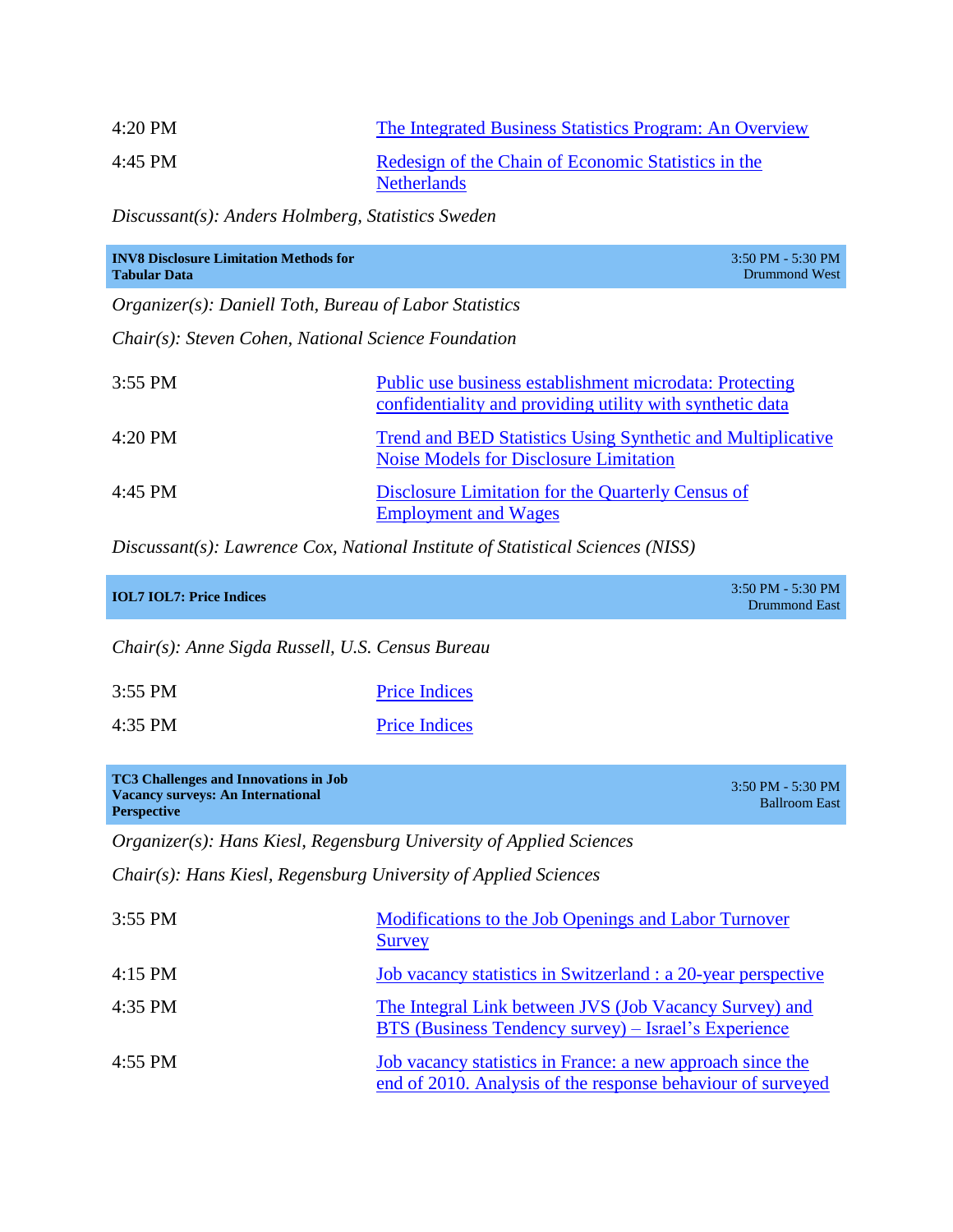# [firms after change in questionnaire](http://www.amstat.org/meetings/ices/2012/papers/302111.pdf)

| Wed, Jun 13                                  |                                                                                                    |
|----------------------------------------------|----------------------------------------------------------------------------------------------------|
| <b>IOL1: Small Area Estimation</b>           | $8:30$ AM - $10:10$ AM<br><b>Drummond East</b>                                                     |
|                                              | Chair(s): Scot Rumburg, USDA, National Agricultural Statistics Service                             |
| $8:35$ AM                                    | A Primer on Model-Based Small Area Estimation with<br><b>Applications To Establishment Surveys</b> |
| $9:15 \text{ AM}$                            | <b>Small Area Estimation in Practice</b>                                                           |
| <b>C15 Issues in Longitudinal Surveys</b>    | 8:30 AM - 10:10 AM<br><b>Drummond West</b>                                                         |
| $Chair(s)$ : Brad Edwards, Westat            |                                                                                                    |
| $8:35$ AM                                    | Creating a longitudinal panel of new businesses using<br>multiple modes                            |
| $8:55$ AM                                    | <b>Characteristics of Respondents to a Longitudinal Survey of</b><br><b>New Firms</b>              |
| $9:15 \text{ AM}$                            | <b>How Stable are Responses Over Time</b>                                                          |
| $9:35$ AM                                    | <b>Meta-Analytic Approaches for Analyzing Survey Data</b>                                          |
| <b>C16 Improving Response Rates: Results</b> | 8:30 AM - 10:10 AM                                                                                 |

*Chair(s): Jacqui Yvette Jones, UK Office for National Statistics*

| 8:35 AM           | Trying to improve response rates by lowering the perceived<br>response burden of a survey                               |
|-------------------|-------------------------------------------------------------------------------------------------------------------------|
| $8:55$ AM         | <b>Evaluating the Effectiveness of Two Strategies to Improve</b><br><b>Telephone Survey Response Rates of Employers</b> |
| $9:15 \text{ AM}$ | Using alternative correspondence messages and modes to<br>increase response rates                                       |
| $9:35$ AM         | Do Different Correspondence Methods Improve Response<br>Rates for Out of Scope Cases?                                   |

**C29 Non-Response Adjustment Methods** 8:30 AM - 10:10 AM

**from Experiments**

Ballroom East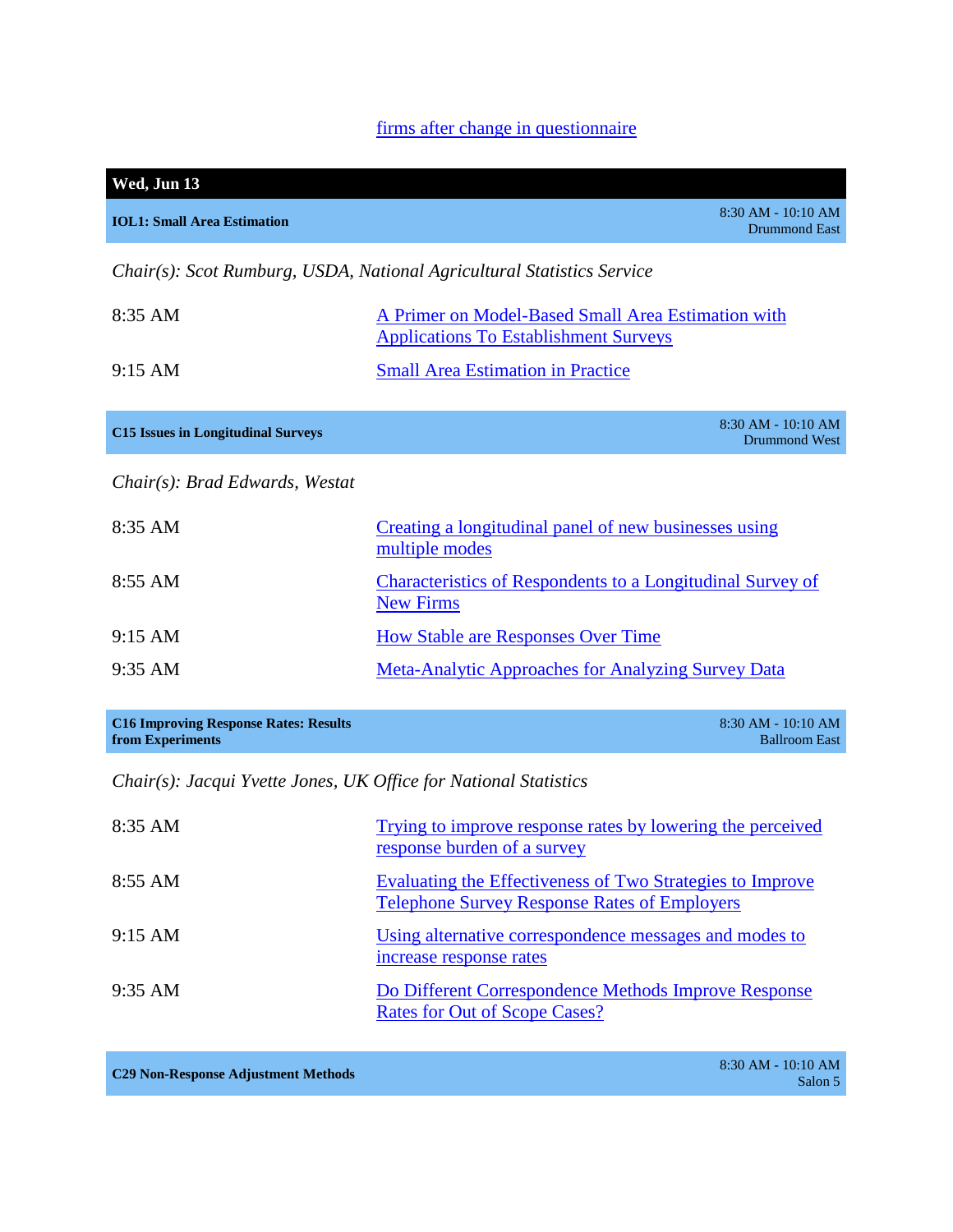*Chair(s): Manisha Sengupta, National Center for Health Statistics (US)*

| $8:35 \text{ AM}$ | Generalized calibration to deal with non-ignorable<br>nonresponse in the German job vacancy survey     |
|-------------------|--------------------------------------------------------------------------------------------------------|
| $8:55 \text{ AM}$ | Reduced Bias and Increased Variance: A Possible Trade-off<br>in Calibration for Non-response Treatment |
| 9:15 AM           | Consumer and Business Payment Behavior in a Survey of<br><b>Banks: Estimation and Allocation</b>       |
| $9:35$ AM         | Modeling nonresponse effects for labor turnover                                                        |

| <b>C32 Producer Price Indices and other</b> | 8:30 AM - 10:10 AM |
|---------------------------------------------|--------------------|
| <b>Economic Indicators</b>                  | Drummond Centre    |

*Chair(s): Fawzi Al Nassir, SRA International, Inc.*

| 8:35 AM           | <b>Producer Price Index: The Brazilian Experience</b> |
|-------------------|-------------------------------------------------------|
| $9:00 \text{ AM}$ | WITHDRAWN - Price Indices                             |
| $9:25 \text{ AM}$ | The World Bank's Enterprise Surveys Initiative        |

| C9 Sampling Methods and Frame | $8:30$ AM - $10:10$ AM |
|-------------------------------|------------------------|
| <b>Development</b>            | Salon $6/7$            |

*Chair(s): Richard Sigman, Westat*

| 8:35 AM           | Challenges of Building a Sampling Frame and Sampling in a<br>National Survey of Institutions Providing Child Care and<br><b>Early Education Services</b> |
|-------------------|----------------------------------------------------------------------------------------------------------------------------------------------------------|
| $8:55 \text{ AM}$ | Frame Development in Complex Organizations: Identifying<br>the Respondents                                                                               |
| $9:15 \text{ AM}$ | Modifying composite weighting when PPS samples have<br>already been chosen.                                                                              |
| $9:35 \text{ AM}$ | <b>Overcoming Challenges in Frame Development: the National</b><br><b>Survey of Residential Care Facilities</b>                                          |

| <b>INV9 Using Administrative Data as an</b>   |                      |
|-----------------------------------------------|----------------------|
| <b>Alternative to Survey Data for</b>         | $8:30$ AM - 10:10 AM |
| <b>Establishment Collections – a European</b> | <b>Ballroom West</b> |
| <b>Perspective</b>                            |                      |

*Organizer(s): Peter Brodie, Office of National Statistics*

*Chair(s): Peter Brodie, Office of National Statistics*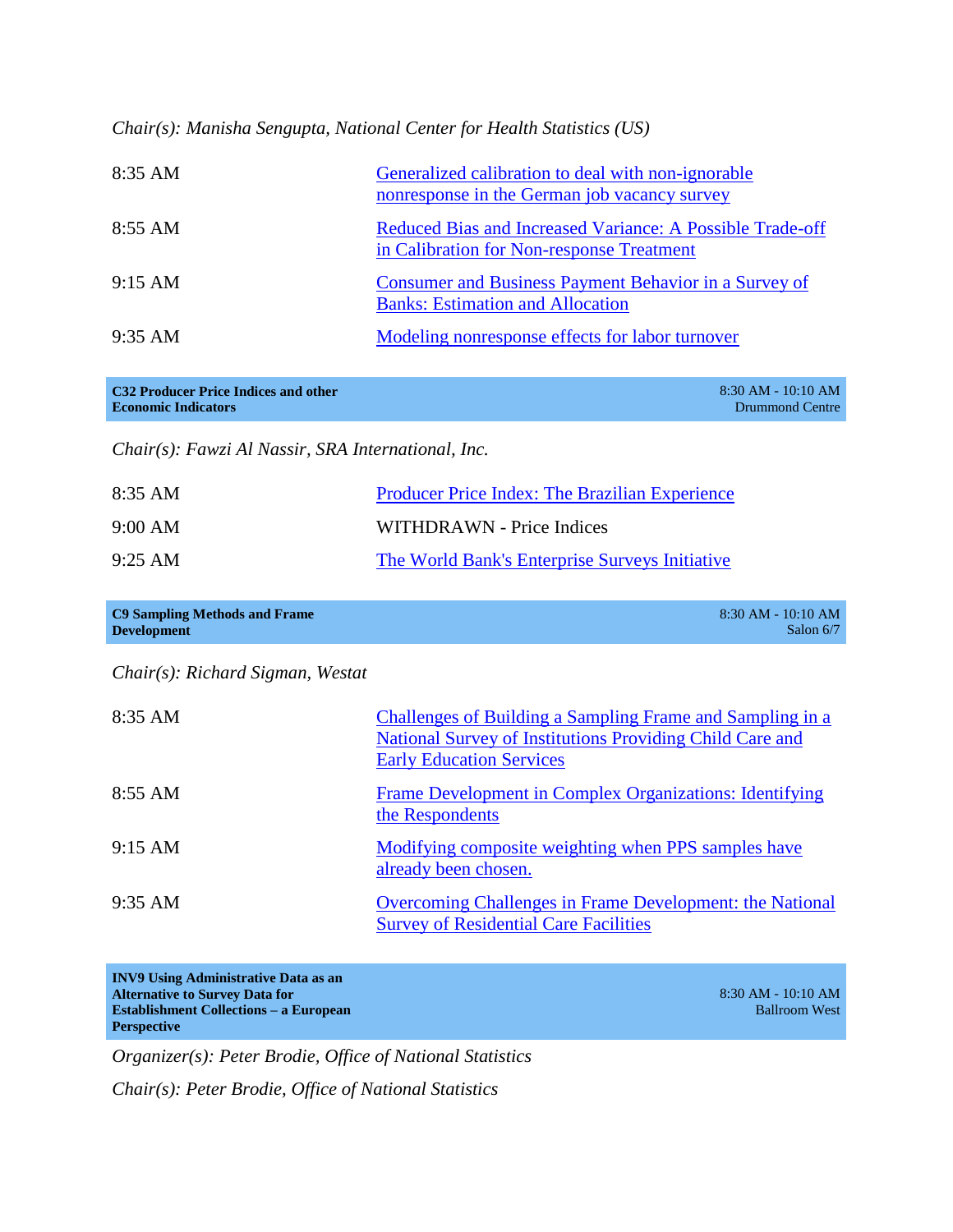| 8:35 AM           | Methods for using administrative data to estimate survey<br>variables not directly available from administrative sources |
|-------------------|--------------------------------------------------------------------------------------------------------------------------|
| 9:00 AM           | Checking the Usefulness and Initial Quality of<br><b>Administrative Data</b>                                             |
| $9:25 \text{ AM}$ | Using incomplete VAT-data for turnover estimates in Europe                                                               |

*Discussant(s): Mathew Page, Statistics NZ*

| <b>C17 Gaining Survey Participation:</b>  | $10:40$ AM - 12:20 PM |
|-------------------------------------------|-----------------------|
| <b>Theoretical and Empirical Insights</b> | Drummond West         |

*Chair(s): Jill Lacey, U.S. Government Accountability Office*

| $10:45 \text{ AM}$ | The Response Process in Organizational Surveys - a<br><b>Sociological Perspective</b>                                                          |
|--------------------|------------------------------------------------------------------------------------------------------------------------------------------------|
| $11:05$ AM         | <b>Recruitment in Chain Affiliated Establishments: Experiences</b><br>from the National Survey of Residential Care Facilities                  |
| $11:25 \text{ AM}$ | The Impact of a Person Level Incentive on Establishment<br><b>Level Response and Prevalence Rates within Correctional</b><br><b>Facilities</b> |
| $11:45$ AM         | Utilizing Phone Methodology to Improve Contact and<br><b>Response of Establishments</b>                                                        |

| C <sub>25</sub> Issues in Surveys of Employees and | $10:40$ AM - 12:20 PM |
|----------------------------------------------------|-----------------------|
| <b>Employers</b>                                   | Drummond Centre       |

*Chair(s): Kim Aspinwall, RTI International (U.S.)*

| $10:45$ AM         | <b>Collecting Earnings Statistics using Payroll Software -</b><br><b>Lessons from Ireland</b>                                                             |
|--------------------|-----------------------------------------------------------------------------------------------------------------------------------------------------------|
| $11:05 \text{ AM}$ | WITHDRAWN - Multiple Levels of Frame Development and<br><b>Quality Control Used to Study Establishments</b>                                               |
| $11:45$ AM         | Evaluating and monitoring employee turnover using<br>benchmarks: A study of South African National government<br>departments based on organisational size |

| <b>INV10 Integrating Perspectives on</b>       |                         |
|------------------------------------------------|-------------------------|
| <b>Business Surveys: A Preview of the Book</b> | $10:40$ AM - $12:20$ PM |
| <b>Designing and Conducting Business</b>       | <b>Ballroom West</b>    |
| <b>Surveys</b>                                 |                         |

*Organizer(s): Diane K. Willimack, U.S. Census Bureau*

*Chair(s): Cynthia Z.F. Clark, National Agricultural Statistics Service / USDA*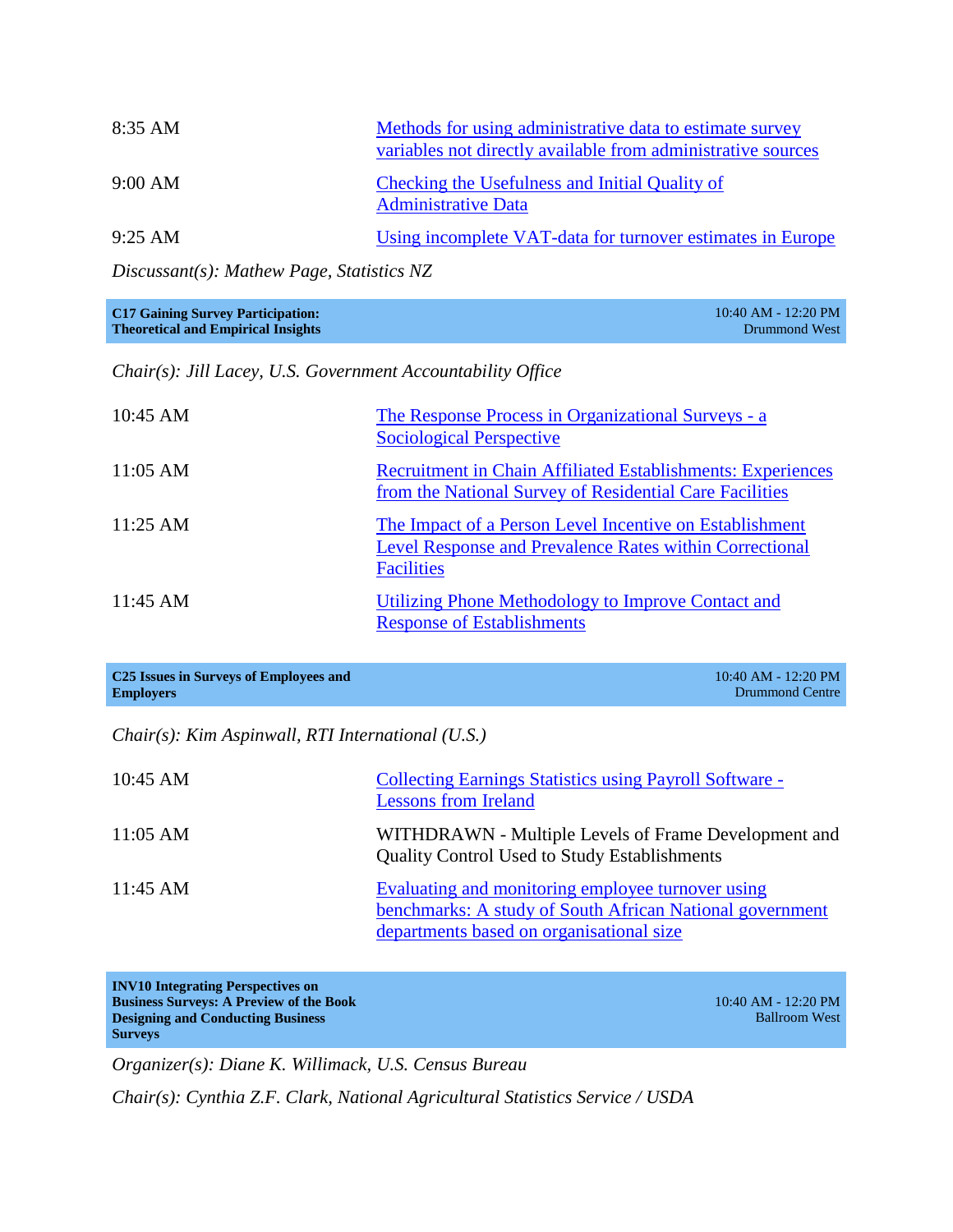| $10:45 \text{ AM}$ | Unique considerations for conducting and producing statistics<br>from business surveys: Introducing our book on Designing<br>and Conducting Business Surveys |
|--------------------|--------------------------------------------------------------------------------------------------------------------------------------------------------------|
| $11:05 \text{ AM}$ | Thinking Inside the Box: Business Behavior and Its<br><b>Implications for the Survey Response Process</b>                                                    |
| $11:25$ AM         | <b>An Integrated Quality Framework for Business Survey</b><br><b>Evaluations</b>                                                                             |
| $11:45$ AM         | An Integrated Framework for Designing a Business Survey<br><b>Communication Strategy</b>                                                                     |

*Discussant(s): Paul Biemer, RTI International*

| <b>INV11 Coordination of samples selected</b> | 10:40 AM - 12:20 PM |
|-----------------------------------------------|---------------------|
| from overlapping populations                  | Drummond East       |
|                                               |                     |

*Organizer(s): Lenka Mach, Statistics Canada; Ioana Schiopu-Kratina, Statistics Canada*

*Chair(s): Frank Potter, Mathematica Policy Research, Inc.*

| 10:45 AM           | Maximal, minimal sample co-ordination and associated<br>bounds                              |
|--------------------|---------------------------------------------------------------------------------------------|
| 11:10 AM           | The Use of Sample Overlap Methods in the Consumer Price<br><b>Index Area Redesign.</b>      |
| $11:35 \text{ AM}$ | <b>Sampling Coordination of Business Surveys Conducted by</b><br><b>INSEE</b>               |
| $11:50 \text{ AM}$ | <b>Coordination of Samples Selected from Overlapping</b><br><b>Populations – Discussion</b> |

*Discussant(s): Paul Smith, Office for National Statistics, UK*

| <b>INV12</b> The Potential Use of R in<br><b>Establishment Surveys</b> |                                                                                                               | 10:40 AM - 12:20 PM<br><b>Ballroom East</b> |
|------------------------------------------------------------------------|---------------------------------------------------------------------------------------------------------------|---------------------------------------------|
| Organizer(s): Martin Robert Brand, ONS (UK)                            |                                                                                                               |                                             |
| <i>Chair(s): Martin Robert Brand, ONS (UK)</i>                         |                                                                                                               |                                             |
| $10:45$ AM                                                             | Automated data editing and imputation with R at Statistics<br><b>Netherlands</b>                              |                                             |
| 11:10 AM                                                               | Use of R in Business Surveys at the Italian National Institute<br>of Statistics: Experiences and Perspectives |                                             |
| $11:35$ AM                                                             | Official statistics and survey methodology meets R: An<br>overview of corresponding packages                  |                                             |

*Discussant(s): Ralf T. Munnich, University of Trier*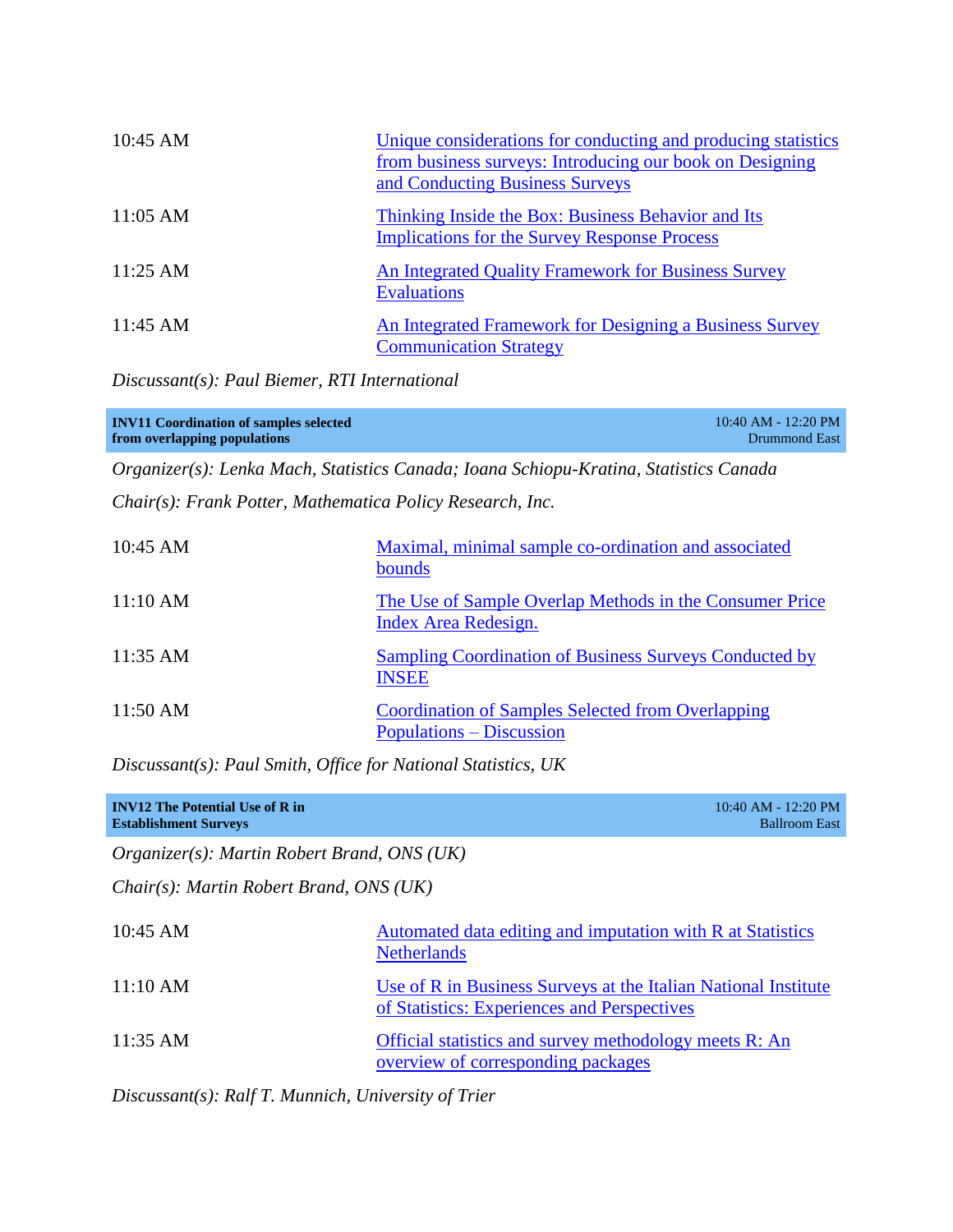**IOL6 IOL6: Nonresponse Bias Analysis** 10:40 AM - 12:20 PM

Salon 6/7

*Chair(s): David Haziza, Université de Montréal*

| $10:45$ AM         | Nonresponse Bias Analysis for Business Surveys - Guidance<br>from the US Office of Management and Budget |
|--------------------|----------------------------------------------------------------------------------------------------------|
| $11:25 \text{ AM}$ | Nonresponse Bias Analysis for Business Surveys -<br>Perspective from the US Census Bureau                |

|                                | $1:40$ PM - 3:20 PM |
|--------------------------------|---------------------|
| <b>C11 Sampling Strategies</b> | $Colon$ 5           |

Salon 5

*Chair(s): Ruey-Pyng Lu, U.S. Energy Information Administration*

| 1:45 PM   | Efficient sample design for an establishment survey                                                                                    |
|-----------|----------------------------------------------------------------------------------------------------------------------------------------|
| $2:05$ PM | On Precision in Estimates of Change Over Time where<br><b>Samples are Positively Coordinated by Permanent Random</b><br><b>Numbers</b> |
| $2:25$ PM | <b>Comparing Estimation Methods in Product Surveys</b>                                                                                 |
| $2:45$ PM | Government Funding Source as a Sample Frame of Early<br>Career Doctorates Working in Establishments in All Sectors                     |

| <b>C26 New Technologies and Generalized</b><br>systems | $1:40$ PM - 3:20 PM<br>Salon $6/7$                                                                                              |
|--------------------------------------------------------|---------------------------------------------------------------------------------------------------------------------------------|
| Chair(s): John Dixon, BLS                              |                                                                                                                                 |
| $1:45$ PM                                              | Using GIS to inform sample design for a retail establishment<br>survey                                                          |
| $2:05$ PM                                              | Applying Business Intelligence Technology to Statistical<br>Processing and Analysis                                             |
| $2:25$ PM                                              | <b>Developing a Generalized Processing System Across</b><br><b>Organizational Silos</b>                                         |
| $2:45$ PM                                              | Developing and implementing a generalised tool for data<br>collection and micro editing – experiences from Statistics<br>Sweden |

| <b>INV13 Managing Metadata for</b> | $1:40$ PM - 3:20 PM |
|------------------------------------|---------------------|
| <b>Establishment Surveys</b>       | Drummond Centre     |

*Organizer(s): Daniel W Gillman, US Bureau of Labor Statistics*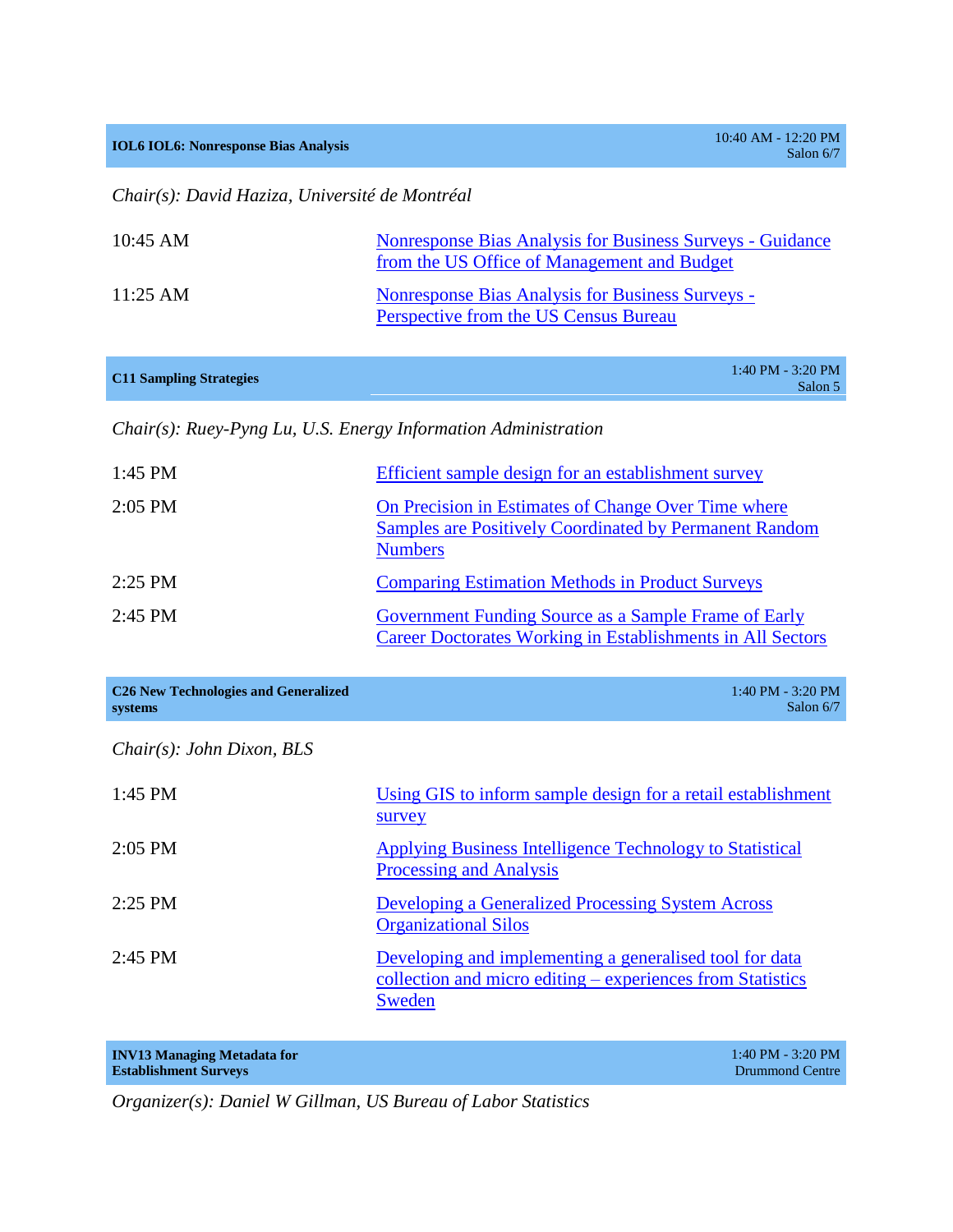*Chair(s): Daniel W Gillman, US Bureau of Labor Statistics*

| $1:45$ PM         | The key role of metadata when building statistical production<br>systems based on registers |
|-------------------|---------------------------------------------------------------------------------------------|
| $2:10 \text{ PM}$ | Operationalizing metadata frameworks - An ABS perspective                                   |
| $2:35$ PM         | Metadata Management over the Statistical Lifecycle at<br><b>Statistics Canada</b>           |

*Discussant(s): Sandra Cannon, Federal Reserve Board*

| <b>INV14 Surveying Employees within and</b><br>across Establishments: Challenges and<br><b>Issues</b> | $1:40$ PM - 3:20 PM<br>Drummond West |
|-------------------------------------------------------------------------------------------------------|--------------------------------------|
|                                                                                                       |                                      |

*Organizer(s): Naomi Dyer, Westat*

-

*Chair(s): Taylor Hudson Lewis, U.S. Office of Personnel Management*

| $1:45$ PM         | <b>International Generalizability of Organizational Surveys</b>                                         |
|-------------------|---------------------------------------------------------------------------------------------------------|
| $2:10 \text{ PM}$ | Does the length of fielding period matter? Examining<br>response scores of early versus late responders |
| $2:35$ PM         | <b>Evaluating Non-response Bias in Organizational Surveys</b><br><b>Using Response Timing:</b>          |

*Discussant(s): Fritz Scheuren, NORC at the University of Chicago*

| <b>IOL4 IOL4: Web Questionnaires</b> | $1:40$ PM - 3:20 PM<br>Ballroom West |
|--------------------------------------|--------------------------------------|
|                                      |                                      |

*Chair(s): Bill Mochovak, Bureau of Labor Statistics*

| $1:45$ PM | Tailoring the design of e-questionnaires to the response<br>process: About audit trails and other methods |
|-----------|-----------------------------------------------------------------------------------------------------------|
| $2:25$ PM | <b>Survey Quality Evaluation for Business Surveys</b>                                                     |

| <b>TC4 Consumer Price Indices Survey</b><br><b>Design Challenges</b> | 1:40 PM - 3:20 PM<br>Drummond East                                                                                  |
|----------------------------------------------------------------------|---------------------------------------------------------------------------------------------------------------------|
| Organizer(s): Martin Beaulieu, Statistics Canada                     |                                                                                                                     |
| Chair(s): Paul Smith, Office for National Statistics, UK             |                                                                                                                     |
| $1:45$ PM                                                            | Methodological Challenges in the Development of a New<br><b>Survey Design for the Canadian Consumer Price Index</b> |

2:05 PM [Sampling and maintaining a fixed and representative basket](http://www.amstat.org/meetings/ices/2012/AbstractDetails.cfm?AbstractID=301916)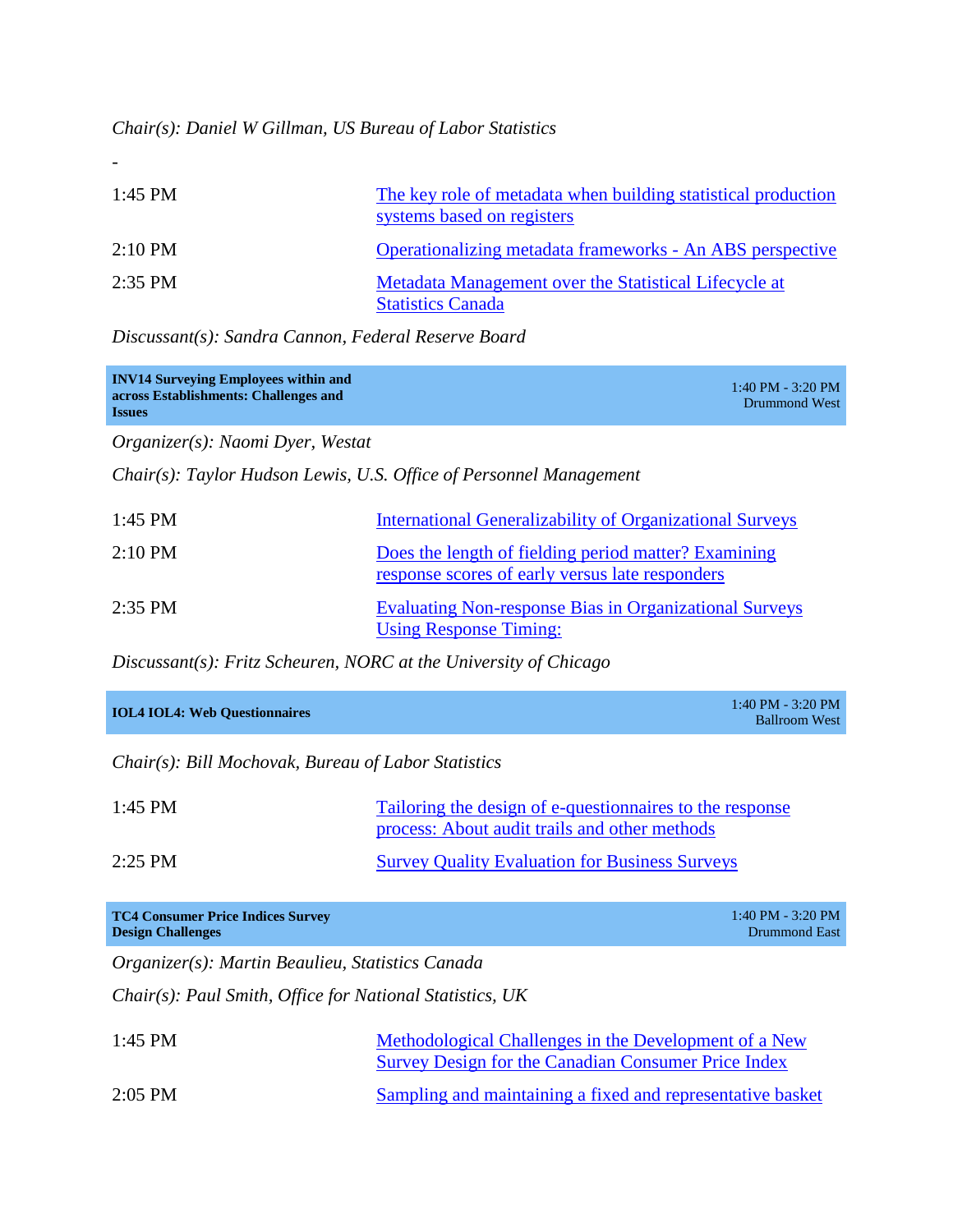|           | of goods and services in a dynamic universe                                                              |
|-----------|----------------------------------------------------------------------------------------------------------|
| $2:25$ PM | Sampling Schemes for Price Index Construction: A<br>performance comparison across the COICOP food groups |
| $2:45$ PM | Variance Estimation for a Revised CPI                                                                    |

*Discussant(s): Steven Paben, Bureau of Labor Statistics*

| <b>TC5 Relationship Management of Very</b> | $1:40$ PM - 3:20 PM  |
|--------------------------------------------|----------------------|
| <b>Large Establishments</b>                | <b>Ballroom East</b> |

*Organizer(s): Joseph Parsons, National Agricultural Statistics Service, US Department of Agriculture*

*Chair(s): Darcy Miller, USDA, National Agricultural Statistics Service*

| $1:45$ PM | Why should I?: Employing Social Psychology to Increase<br><b>Cooperation from Large Survey Establishments</b>      |
|-----------|--------------------------------------------------------------------------------------------------------------------|
| $2:05$ PM | Measuring the Impact of Business Profiling in the UK                                                               |
| $2:25$ PM | The treatment of large enterprise groups within Statistics<br><b>Netherlands</b>                                   |
| $2:45$ PM | WITHDRAWN - Next steps in developing and maining<br>relationships with large enterprises at the U.S. Census Bureau |

*Discussant(s): Danna Lee Moore, Associate Director, SESRC WSU*

| <b>C19 Issues and Innovations in Electronic</b> | $3:50$ PM - 5:30 PM |
|-------------------------------------------------|---------------------|
| <b>Data Collection</b>                          | Salon $6/7$         |

*Chair(s): Grace O'Neill, U.S. Energy Information Administration*

| $3:55$ PM | Collecting data electronically from enterprises – searching for<br>the right approach |
|-----------|---------------------------------------------------------------------------------------|
| $4:15$ PM | <b>Online Data Collection in Agro-Food Sector</b>                                     |
| $4:35$ PM | <b>Modal Unit-Response Rates and Strategy</b>                                         |
| 4:55 PM   | The Use of Electronic Reporting and Other Electronic Tools<br>for Data Providers      |

| <b>C28 Designing and Redesigning Survey</b> | $3:50$ PM - 5:30 PM |
|---------------------------------------------|---------------------|
| <b>Processes</b>                            | Salon 5             |

*Chair(s): Peter Stoltz, Statistics Denmark*

3:55 PM [Banff Automated Edit and Imputation on a Hog Survey](http://www.amstat.org/meetings/ices/2012/papers/302221.pdf)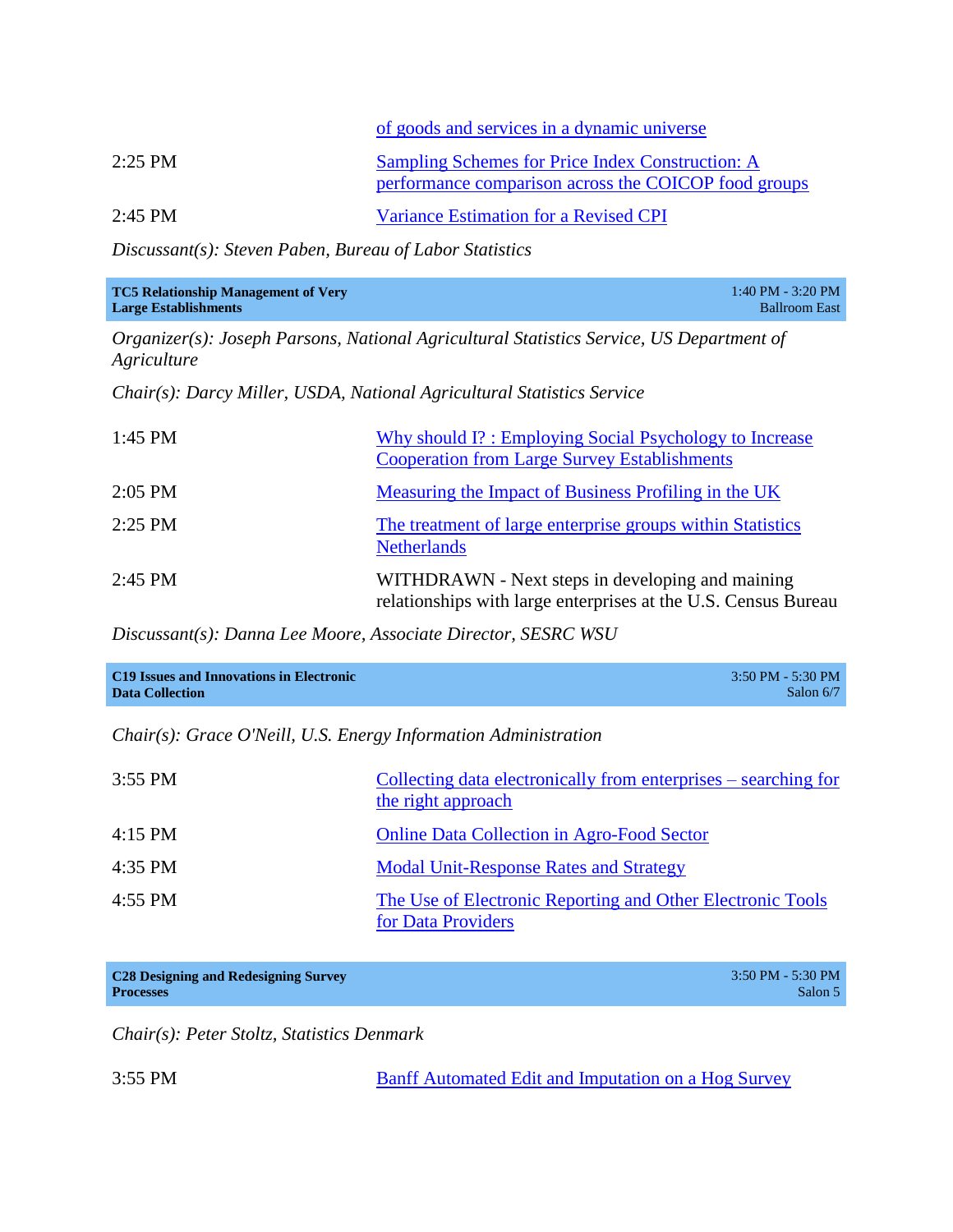| $4:15$ PM | WITHDRAWN - A General Algorithm for Multivariate<br>Stratification                         |
|-----------|--------------------------------------------------------------------------------------------|
| 4:35 PM   | An upper bound for the relative bias of the design effect                                  |
| $4:55$ PM | WITHDRAWN - On Design Effects of Complex Sampling<br>Strategy on ANOVA Mixed Effects Model |

| <b>C5 Estimation Stratigies</b> | $3:50$ PM - 5:30 PM |
|---------------------------------|---------------------|
|                                 | Drummond Centre     |

## *Chair(s): Phillip Kott, RTI International*

| $3:55$ PM | Estimates by Firm Size Using the CES Survey                                                                                                                              |
|-----------|--------------------------------------------------------------------------------------------------------------------------------------------------------------------------|
| $4:20$ PM | Extending the DAG Jackknife to Measure the Variance of an<br><b>Estimated Total When Imputing for Item Nonresponse with a</b><br><b>Survey-Weighted Prediction Model</b> |
| $4:45$ PM | Complex Weighting and Disposition Coding in a Survey of<br><b>Establishments</b>                                                                                         |

| <b>C6 Job Vacancies</b> | $3:50$ PM - 5:30 PM<br>Drummond West |
|-------------------------|--------------------------------------|
|-------------------------|--------------------------------------|

*Chair(s): Charlotte Devor Oslund, Bureau of Labor Statistics*

| $3:55$ PM | What about Skills Shortages? Evidence from the German Job<br><b>Vacancy Survey</b>               |
|-----------|--------------------------------------------------------------------------------------------------|
| $4:20$ PM | What determines the success of filling vacancies? Evidence<br>from the German Job Vacancy Survey |
| $4:45$ PM | Current Developments of Supply and Demand in the Labor<br><b>Market in Israel</b>                |

| <b>INV15 Recent Developments in Assessing</b> | 3:50 PM - 5:30 PM    |
|-----------------------------------------------|----------------------|
| and Mitigating Nonresponse Bias               | <b>Ballroom West</b> |

*Organizer(s): Joanna Fane Lineback, U.S. Census Bureau*

*Chair(s): Katherine (Jenny) Thompson, U.S. Census Bureau*

| $3:55$ PM         | <b>Recent Developments in Assessing and Mitigating</b><br><b>Nonresponse Bias</b> |
|-------------------|-----------------------------------------------------------------------------------|
| $4:20 \text{ PM}$ | Representativeness of response to establishment surveys and<br>registers          |
| 4:45 PM           | A Theoretical Framework for Adaptive Collection Designs                           |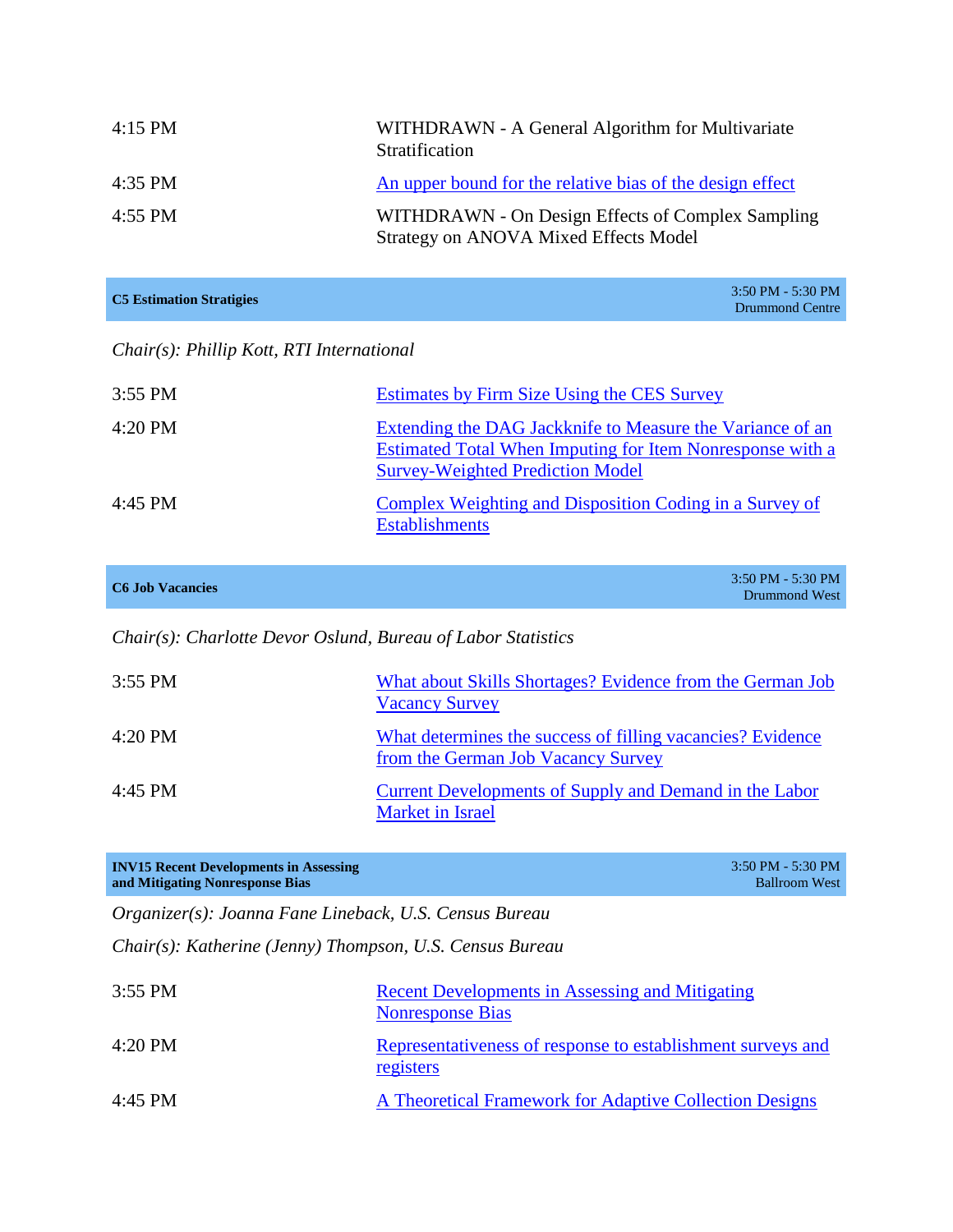*Discussant(s): Roderick Little, U.S. Census Bureau/University of Michigan*

| <b>INV16 Frame Challenges for Complex</b><br><b>Populations</b> | $3:50$ PM - 5:30 PM<br><b>Ballroom East</b> |
|-----------------------------------------------------------------|---------------------------------------------|
| Organizer(s): Pierre Daoust, Statistics Canada                  |                                             |
| Chair(s): Richard Lockhart, Simon Fraser University             |                                             |

| $3:55$ PM | Understanding Energy and Water Use in New Zealand Non-<br>residential Buildings $-$ an ad hoc survey      |
|-----------|-----------------------------------------------------------------------------------------------------------|
| $4:20$ PM | Complex Methods for Special Populations: The U.S.<br><b>Commercial Building Energy Consumption Survey</b> |
| 4:45 PM   | Discovering the Universe: Measuring the Role of Finance<br>Companies in the U.S. Economy                  |

*Discussant(s): Karol Krotki, RTI*

*Organizer(s): Donsig Jang, Mathematica Policy Research*

*Chair(s): Donsig Jang, Mathematica Policy Research*

| $3:55$ PM | <b>Evaluation of Three Disclosure Limitation Models for the</b><br><b>QCEW</b> program                                      |
|-----------|-----------------------------------------------------------------------------------------------------------------------------|
| $4:15$ PM | <b>Protecting both Establishment and Company Level</b><br><b>Contributions in Statistical Tables</b>                        |
| $4:35$ PM | <b>Methods for Assessment of Incremental Disclosure Risks</b><br><b>Incurred Through the Release of Special Tabulations</b> |
| $4:55$ PM | <b>Implementing Multiple Evaluation Techniques in Statistical</b><br><b>Disclosure Control for Tabular Data</b>             |

*Discussant(s): Jerry P Reiter, Duke University*

| Thu, Jun 14             |                        |
|-------------------------|------------------------|
|                         | 8:30 AM - 9:50 AM      |
| <b>Waksberg Address</b> | <b>Ballroom Centre</b> |

*Chair(s): J.N.K. Rao, Distinguished Research Professor at Carelton University*

# **[Survey Quality](http://www.amstat.org/meetings/ices/2012/AbstractDetails.cfm?AbstractID=302296)**

| <b>C10 Sampling Methods - Design and</b> |  |
|------------------------------------------|--|
| <b>Allocation</b>                        |  |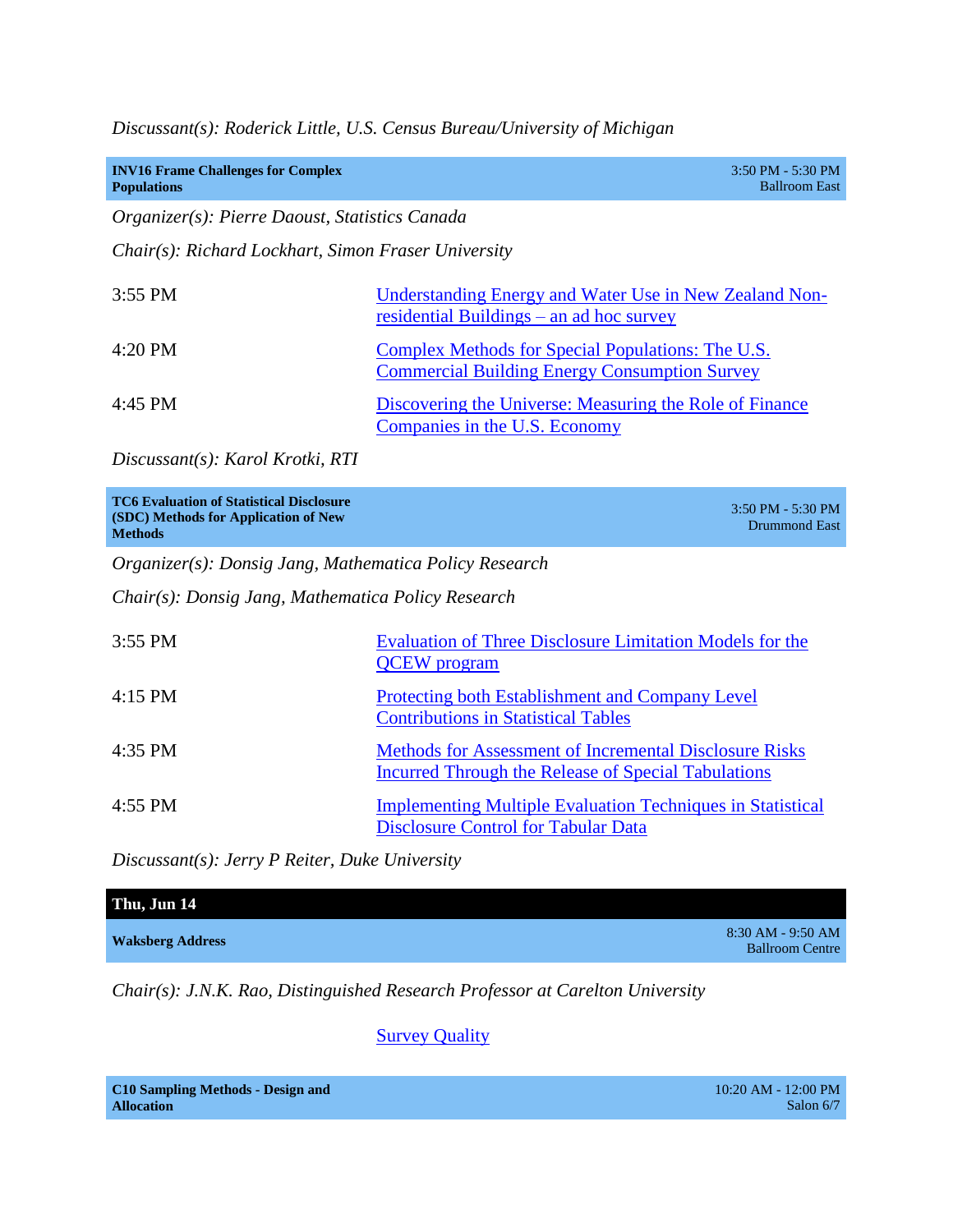*Chair(s): Michael Yang, NORC at the University of Chicago*

| $10:25 \text{ AM}$ | Using a Provider Cluster Sampling Design to Study the<br>Supply and Demand of Early Care and Education         |
|--------------------|----------------------------------------------------------------------------------------------------------------|
| 10:50 AM           | <b>Optimal Allocation for Multidomain, Multivariate Case with</b><br>different amount of auxiliary information |
| $11:15 \text{ AM}$ | Model-Aided Sampling: An Empirical Review                                                                      |

|  | <b>C30 Metadata and Survey Management</b> |
|--|-------------------------------------------|
|  |                                           |

**C30 Metadata and Survey Management** 10:20 AM - 12:00 PM Drummond Centre

*Chair(s): Daniel W Gillman, US Bureau of Labor Statistics*

| $10:25 \text{ AM}$ | <b>Metadata for an Integrated Survey Framework: Integrated</b><br><b>Business Statistics Program (IBSP)</b> |
|--------------------|-------------------------------------------------------------------------------------------------------------|
| 10:50 AM           | The Requirements of Secondary Analysis of Organizational<br>Data                                            |
| $11:15 \text{ AM}$ | <b>Establishment Surveys in Uganda</b>                                                                      |

| <b>C8 Small Area Estimation</b> | $10:20$ AM - $12:00$ PM<br>Drummond West |
|---------------------------------|------------------------------------------|
|                                 |                                          |

*Chair(s): Karol Krotki, RTI*

| $10:25 \text{ AM}$ | <b>Evaluation of Methods for County-Level Estimation of Crop</b><br>Harvested Area that Employ Mixed Models |
|--------------------|-------------------------------------------------------------------------------------------------------------|
| 10:50 AM           | A Problem in Small Area Estimation: Cash Rental Rates                                                       |
| $11:15 \text{ AM}$ | Small area modelling under complex survey designs for<br>business data                                      |

**INV17 Meeting the challenge to combine different survey data: the case of multinationals and foreign affiliates and the link between trade data and business registers**

10:20 AM - 12:00 PM Ballroom West

*Organizer(s): Jean Ritzen, Statistics Netherlands*

*Chair(s): Kees Vennix, Statistics Netherlands*

| $10:25$ AM | The impact of globalisation on the system of statistical units |
|------------|----------------------------------------------------------------|
| $10:50$ AM | The EGR and the profiling: a complete vision of the            |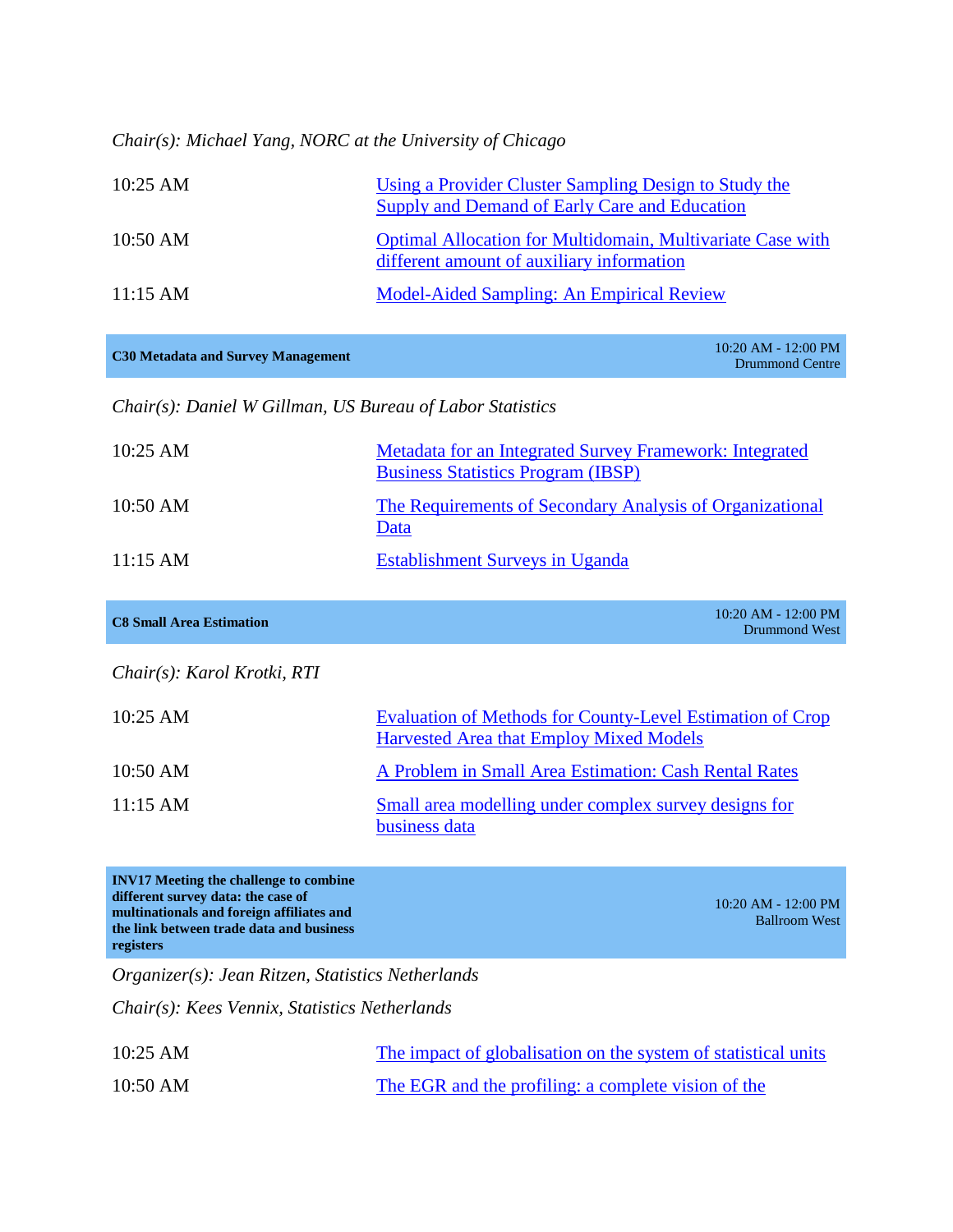#### [multinational enterprise groups, global actors of the economy](http://www.amstat.org/meetings/ices/2012/papers/302168-A.pdf)

11:15 AM [Profiling large and complex MNEs](http://www.amstat.org/meetings/ices/2012/AbstractDetails.cfm?AbstractID=302166)

*Discussant(s): Shirin A. Ahmed, U.S. Census Bureau*

| <b>INV18 Measuring the Green Economy</b>                              |                                                                                | 10:20 AM - 12:00 PM<br>Drummond East |
|-----------------------------------------------------------------------|--------------------------------------------------------------------------------|--------------------------------------|
| <i>Organizer(s): Richard Clayton, U.S. Bureau of Labor Statistics</i> |                                                                                |                                      |
| Chair(s): Don Haughton, U.S. Bureau of Labor Statistics               |                                                                                |                                      |
| $10:25$ AM                                                            | Measuring green jobs in the Netherlands                                        |                                      |
| 10:50 AM                                                              | <b>Measuring green industry employment</b>                                     |                                      |
| $11:15 \text{ AM}$                                                    | Counting Green Jobs: Developing the Green Technologies<br>and Practices Survey |                                      |

*Discussant(s): Joseph Kosler, USDA NASS Research and Development*

| <b>TC7 Using Auxiliary Data to Predict and</b><br><b>Manage Survey Nonresponse</b> |                                                                                                                                                                                            | 10:20 AM - 12:00 PM<br><b>Ballroom East</b> |
|------------------------------------------------------------------------------------|--------------------------------------------------------------------------------------------------------------------------------------------------------------------------------------------|---------------------------------------------|
| <i>Organizer(s): Morgan Sue Earp, Bureau of Labor Statistics</i>                   |                                                                                                                                                                                            |                                             |
| Chair(s): Jeffrey Gonzalez, U.S. Bureau of Labor Statistics                        |                                                                                                                                                                                            |                                             |
| $10:25$ AM                                                                         | Adjusting for Non-response in the Occupational Employment<br><b>Statistics Survey</b>                                                                                                      |                                             |
| 10:45 AM                                                                           | Who is Responsible for the Bias? Using Proxy Data and Tree<br>Modeling to Identify Likely Nonrespondents and Reduce<br><b>Bias</b>                                                         |                                             |
| $11:05 \text{ AM}$                                                                 | <u>Voted "least likely to respond": Using classification trees to</u><br>identify likely non-respondents and proactively manage data<br>collection in NASS's Quarterly Agricultural Survey |                                             |

*Discussant(s): David Cantor, Westat*

| C <sub>20</sub> Approaches to Improving Data<br><b>Quality</b> | $1:20$ PM - 3:00 PM<br>Drummond East                  |
|----------------------------------------------------------------|-------------------------------------------------------|
| $Chair(s)$ : Christopher S. Ellis, RTI International           |                                                       |
| $1:25$ PM                                                      | A Comprehensive Reassessment of Establishment Surveys |
| 1:50 PM                                                        | Cognitive approach to studying performace in business |

[surveys](http://www.amstat.org/meetings/ices/2012/AbstractDetails.cfm?AbstractID=301974)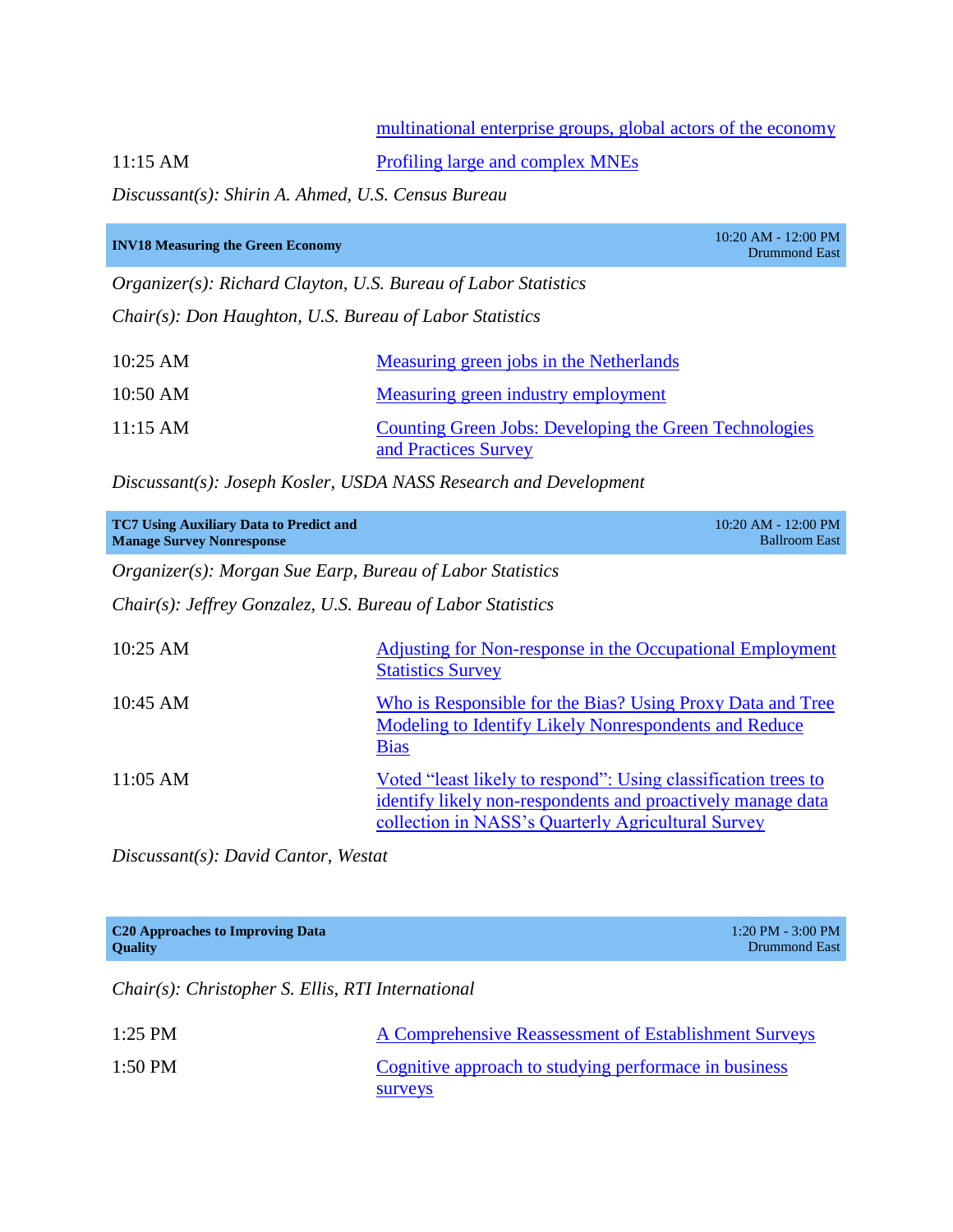| $2:15$ PM | Adding New Items and New Respondents: Findings from the<br>NSF-NIH Survey of Graduate Students and Postdoctorates in<br>Science and Engineering |
|-----------|-------------------------------------------------------------------------------------------------------------------------------------------------|
| $2:15$ PM | Third Party Audits –Does this Gold Standard Hold up for<br><b>Assessing Measurement Error in a Regulated Industry?</b>                          |

| C <sub>22</sub> Selective Editing and Detecting | $1:20$ PM - 3:00 PM |
|-------------------------------------------------|---------------------|
| <b>Outliers</b>                                 | Salon $6/7$         |

*Chair(s): Katherine (Jenny) Thompson, U.S. Census Bureau*

| $1:25$ PM | Multivariate selective editing based on the use of<br>administrative data: an application to the Italian business<br>survey on ICT usage and e-commerce |
|-----------|---------------------------------------------------------------------------------------------------------------------------------------------------------|
| $1:45$ PM | <b>Application of Selective Editing Techniques: Evaluation</b>                                                                                          |
| $2:05$ PM | <b>Metrics for Selective Editing</b>                                                                                                                    |
| $2:25$ PM | An Adaptive Approach to Hidiroglou-Berthelot Outlier<br>Detection                                                                                       |

| $1:20$ PM - 3:00 PM<br><b>C3 Variance Estimation</b><br>Drummond West |
|-----------------------------------------------------------------------|
|-----------------------------------------------------------------------|

#### *Chair(s): Victoria McNerney Scott, RTI International*

| $1:25$ PM | Anomalies under Jackknife Variance Estimation<br>Incorporating Rao-Shao Adjustment in the Medical<br><b>Expenditure Panel Survey Insurance Component</b> |
|-----------|----------------------------------------------------------------------------------------------------------------------------------------------------------|
| $1:50$ PM | Incorporating the Sampling Variability from an Employee<br>Perception Survey into the Ranking Process of U.S.<br><b>Government Agencies</b>              |
| $2:15$ PM | Developing Calibration Weights and Standard-Error<br><b>Estimates for a Survey of Drug-Related Emergency-Room</b><br><b>Visits</b>                       |

| <b>INV19 Using Administrative Data as an</b> | $1:20$ PM - 3:00 PM  |
|----------------------------------------------|----------------------|
| <b>Alternative to Survey Data for</b>        | <b>Ballroom East</b> |
| <b>Establishment Collections</b>             |                      |

*Organizer(s): Ron John McKenzie, Statistics New Zealand*

*Chair(s): Clare Ward, Statistics New Zealand*

1:25 PM Maximising the use of administrative data in sub-annual